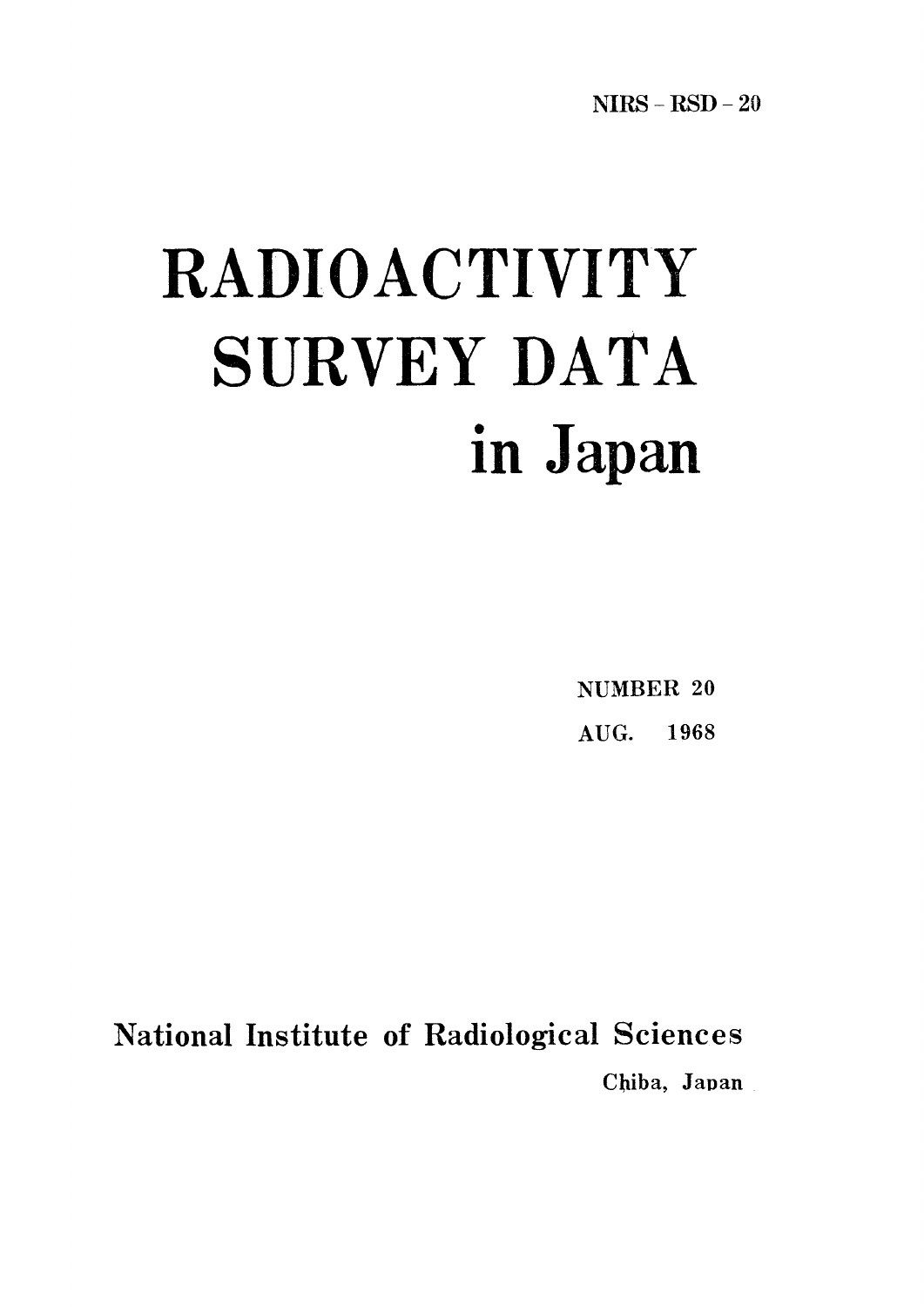## Radioactivity Survey Dat in Japan

Number 20

Aug.1968

#### Contents

| Page                                         | Page                                                                                                                                                                                                                                                                                                                                           |
|----------------------------------------------|------------------------------------------------------------------------------------------------------------------------------------------------------------------------------------------------------------------------------------------------------------------------------------------------------------------------------------------------|
| Dietary Data                                 | (Japan Analytical Chemistry Research                                                                                                                                                                                                                                                                                                           |
| Strontium-90 and Cesium-137 in Milk          | Strontium-90 and Cesium-137 in Total Diet                                                                                                                                                                                                                                                                                                      |
| (Japan Analytical Chemistry Research         | (National Institute of Radiological                                                                                                                                                                                                                                                                                                            |
|                                              | $Science$ $\longrightarrow$ 8                                                                                                                                                                                                                                                                                                                  |
| Strontium–90 and Cesium–137 in Powdered Milk | (Japan Analytical Chemistry Research                                                                                                                                                                                                                                                                                                           |
| (Japan Analytical Chemistry Research         |                                                                                                                                                                                                                                                                                                                                                |
|                                              | Strontium-90 and Cesium-137 in Standard Diet                                                                                                                                                                                                                                                                                                   |
| Strontium-90 and Cesium-137 in Vegetables    | (National Institute of Radiological                                                                                                                                                                                                                                                                                                            |
|                                              | $Sciences$ $\cdots$ $\cdots$ $\cdots$ $\cdots$ $\cdots$ $\cdots$ $\cdots$ $\cdots$ $\cdots$ $\cdots$ $\cdots$ $\cdots$ $\cdots$ $\cdots$ $\cdots$ $\cdots$ $\cdots$ $\cdots$ $\cdots$ $\cdots$ $\cdots$ $\cdots$ $\cdots$ $\cdots$ $\cdots$ $\cdots$ $\cdots$ $\cdots$ $\cdots$ $\cdots$ $\cdots$ $\cdots$ $\cdots$ $\cdots$ $\cdots$ $\cdots$ |

National Institute of Radiological Sciences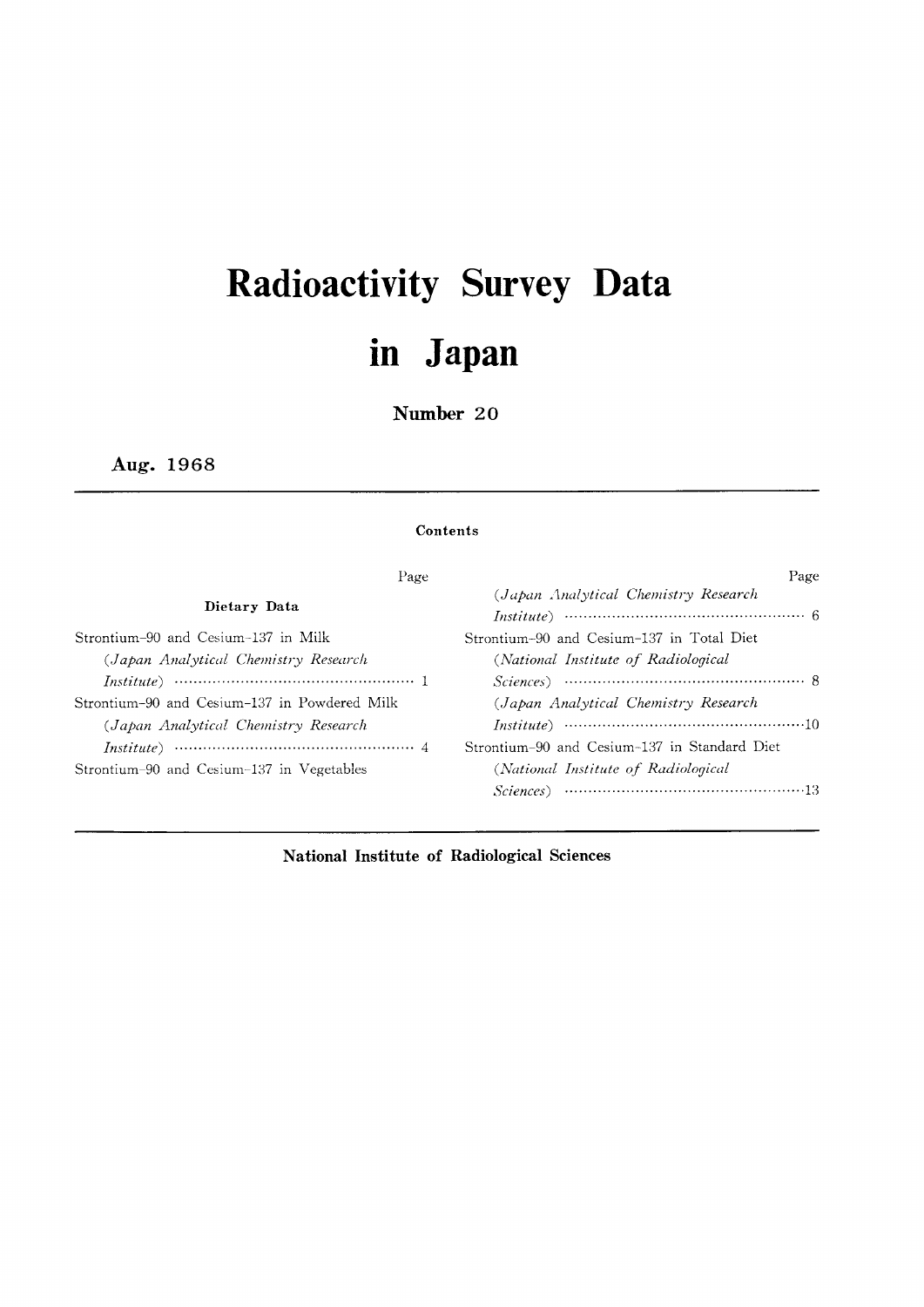### Dietary Data

#### Strontium-90 and Cesium-137 in Milk

(Japan Analytical Chemistry Research Institute)

Since December 1961, milk samples from various parts of Japan have been collected by 25 prefectural public health laboratories and analyzed for strontium-90 and cesium-137 content at the Japan Analytical Chemistry Research Institute. Sampling locations are indicated in Figure 1.

Three liters of fresh milk were purchased at a representative farm in each prefecture and carbonized by the public health laboratories. The carbonized samples were sent to the Japan Analytical Chemistry Research Institute and ashed, then analyzed using the method recommended by the Science and Technology Agency.

Results obtained during the period from April, 1967 to March, 1968 are shown in Table 1.



Table 1. <sup>90</sup> Sr and <sup>137</sup> Cs in Milk  $-$  Apr. 1967 to Mar. 1968  $-$ 

By T. Asari, M. Chiba and M. Kuroda

(Japan Analytical Chemistry Research Institute)

| Location                                                                                   |                                      | Component                            |                                      |                                  | $\rm{^{90}Sr}$                   | $137 \text{Cs}$                      |                                     |
|--------------------------------------------------------------------------------------------|--------------------------------------|--------------------------------------|--------------------------------------|----------------------------------|----------------------------------|--------------------------------------|-------------------------------------|
|                                                                                            | Ash $(g/l)$                          | Ca(g/l)                              | $K$ (g/l)                            | (pCi/l)                          | (pCi/gCa)                        | (pCi/l)                              | (pCi/gK)                            |
| Apr. 1967                                                                                  |                                      |                                      |                                      |                                  |                                  |                                      |                                     |
| Aomori, AOMORI<br>Iwamuro. NIIGATA<br>Mito, IBARAKI<br>Nonoichi, ISHIKAWA<br>Sanage, AICHI | 7.00<br>6.00<br>8.00<br>6.33<br>7.33 | 1.05<br>0.86<br>1.22<br>0.96<br>1.16 | 1.45<br>1.24<br>1.51<br>1.35<br>1.59 | 14.1<br>5.0<br>3.8<br>6.7<br>3.3 | 13.4<br>5.8<br>3.1<br>7.0<br>2.8 | 27.6<br>14.5<br>19.6<br>15.9<br>10.6 | 19.0<br>11.7<br>13.0<br>11.8<br>6.7 |
| Fukui, FUKUI<br>Tsuyama, OKAYAMA<br>May '67                                                | 7.67<br>6.67                         | 1.06<br>1.13                         | 1.30<br>1.20                         | 5.9<br>4.3                       | 5.6<br>3.8                       | 13.8<br>12.0                         | 10.6<br>10.0                        |
| Sapporo, HOKKAIDO<br>Shiroishi, MIYAGI<br>Akita, AKITA                                     | 7.00<br>8.00<br>8.00                 | 1.10<br>1.13<br>1.30                 | 1.48<br>1.47<br>1.57                 | 7.3<br>5.1<br>14.3               | 6.6<br>4.5<br>11.0               | 24.8<br>16.3<br>18.8                 | 16.8<br>11.1<br>12.0                |

(Continued from Table 3, Issue No. 17 of this Publication)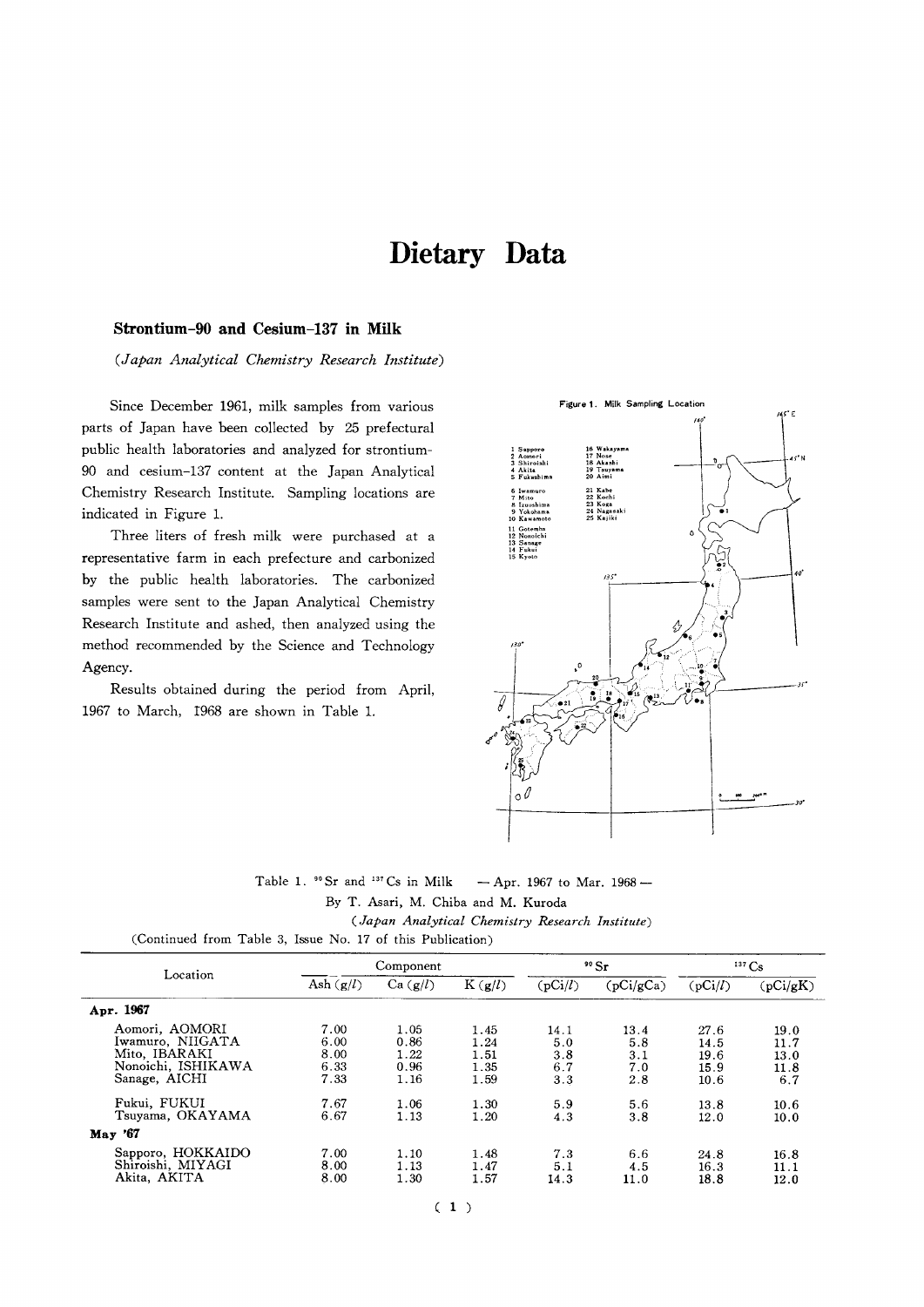|                                               |              | Component    |              |                | 90 Sr                  |              | $137 \text{Cs}$ |
|-----------------------------------------------|--------------|--------------|--------------|----------------|------------------------|--------------|-----------------|
| Location                                      | Ash $(g/l)$  | Ca(g/l)      | K(g/l)       | (pCi/l)        | $\overline{(pCi/gCa)}$ | (pCi/l)      | (pCi/gK)        |
| Fukushima, FUKUSHIMA                          | 6.67         | 1.19         | 1.44         | 6.5            | 5.5                    | 16.2         | 11.2            |
| Miyakejima, TOKYO                             | 7.00         | 1.18         | 1.51         | 12.8           | 10.8                   | 52.9         | 35.0            |
| Yokohama, KANAGAWA                            | 7.50         | 1.23         | 1.55         | 4.3            | 3.5                    | 16.9         | 10.9            |
| Kawamoto, SAITAMA                             | 6.67         | 0.97         | 1.53         | 4.9            | 5.1                    | 10.4         | 6.8             |
| Gotemba, SHIZUOKA                             | 6.67         | 1.03         | 1.41         | 5.3            | 5.1                    | 34.5         | 24.5            |
| Kyoto, KYOTO                                  | 8.00         | 1.19         | 1.58         | 4.4            | 3.7                    | 15.3         | 9.7             |
| Wakayama, WAKAYAMA                            | 6.39         | 0.98         | 1.37         | 4.2            | 4.3                    | 7.5          | 5.5             |
| Nose, OSAKA                                   | 7.33         | 1.11         | 1.58         | 4.6            | 4.1                    | 12.6         | 8.0             |
| Akashi, HYOGO                                 | 7.00         | 1.00         | 1.43         | 2.7            | 2.7                    | 7.7          | 5.4             |
| Aimi, TOTTORI                                 | 6.33         | 1.04         | 1.06         | 12.1           | 11.6                   | 36.2         | 34.1            |
| Kabe, HIROSHIMA                               | 7.33         | 0.96         | 1.56         | 10.1           | 10.5                   | 11.7         | 7.5             |
| Kochi, KOCHI                                  | 7.67         | 1.21         | 1.55         | 4.4            | 3.6                    | 20.6         | 13.3            |
| Koga, FUKUOKA                                 | 8.33         | 1.34         | 1.56         | 5.4            | 4.0                    | 17.0         | 10.9            |
| Nagasaki, NAGASAKI                            | 7.33         | 1.09         | 1.68         | 9.2            | 8.4                    | 27.3         | 16.2            |
| Kajiki, KAGOSHIMA                             | 7.00         | 1.04         | 1.51         | 9.9            | 9.5                    | 25.3         | 16.8            |
| June. '67                                     |              |              |              |                |                        |              |                 |
| Aomori, AOMORI                                | 6.33         | 0.96         | 1.41         | 12.9           | 13.4                   | 64.2         | 45.5            |
| Iwamuro, NIIGATA                              | 7.33         | 0.96         | 1.48         | 6.8            | 7.1                    | 12.8         | 8.8             |
| Gotemba, SHIZUOKA                             | 6.33         | 0.94         | 1.34         | 7.8            | 8.3                    | 53.5         | 39.9            |
| Nonoichi, ISHIKAWA                            | 5.67         | 0.89         | 1.26         | 6.2            | 7.0                    | 11.2         | 8.9             |
| Sanage, AICHI                                 | 6.67         | 1.07         | 1.38         | 4.6            | 4.3                    | 7.9          | 5.7             |
| Fukui, FUKUI<br>Tsuyama, OKAYAMA<br>July. '67 | 7.00<br>6.67 | 1.08<br>1.04 | 1.25<br>1.53 | 6.5<br>$3\,.2$ | 6.0<br>3.1             | 11.9<br>16.5 | 7.8<br>10.8     |
| Sapporo, HOKKAIDO                             | 7.00         | 1.17         | 1.44         | 5.3            | 4.5                    | 19.6         | 13.6            |
| Shiroishi, MIYAGI                             | 7.33         | 1.04         | 1.56         | 4.1            | 3.9                    | 18.7         | 12.0            |
| Akita, AKITA                                  | 8.33         | 1.37         | 1.75         | 31.4           | 22.9                   | 16.5         | 9.4             |
| Fukushima, FUKUSHIMA                          | 6.33         | 1.06         | 1.48         | 8.7            | 8.2                    | 18.2         | 12.3            |
| Mito, IBARAKI                                 | 6.67         | 1.04         | 1.34         | 2.9            | 2.8                    | 11.0         | 8.2             |
| Miyakejima, TOKYO                             | 5.71         | 1.02         | 0.94         | 11.6           | 11.4                   | 29.3         | 31.2            |
| Yokohama, KANAGAWA                            | 7.30         | 1.20         | 1.51         | 4.3            | 3.6                    | 15.9         | 10.5            |
| Kawamoto, SAITAMA                             | 6.89         | 1.03         | 1.56         | 3.4            | 3.3                    | 8.5          | 5.4             |
| Kyoto, KYOTO                                  | 7.33         | 1.02         | 1.44         | 4.0            | 3.9                    | 11.6         | 8.1             |
| Wakayama, WAKAYMA                             | 6.94         | 0.90         | 1.29         | 3.3            | 3.7                    | 7.7          | 6.0             |
| Nose, OSAKA                                   | 7.33         | 1.11         | 1.55         | 4.1            | 3.7                    | 12.7         | 8.2             |
| Akashi, HYOGO                                 | 7.33         | 1.09         | 1.52         | 2.6            | 2.4                    | 10.1         | 6.6             |
| Aimi, TOTTORI                                 | 7.67         | 1.26         | 1.57         | 9.9            | 7.9                    | 26.9         | 17.1            |
| Kabe, HIROSHIMA                               | 9.67         | 1.24         | 1.58         | 5.1            | 4.1                    | 12.9         | 8.2             |
| Kochi, KOCHI                                  | 8.33         | 1.25         | 1.52         | 5.1            | 4.1                    | 14.9         | 9.8             |
| Koga, FUKUOKA                                 | 8.00         | 1.21         | 1.64         | 7.0            | 5.8                    | 13.5         | 8.2             |
| Nagasaki, NAGASAKI                            | 9.00         | 1.26         | 1.78         | 6.8            | 5.4                    | 22.0         | 12.4            |
| Kajiki, KAGOSHIMA                             | 7.00         | 1.21         | 1.38         | 7.4            | 6.1                    | 26.9         | 19.5            |
| Aug. '67                                      |              |              |              |                |                        |              |                 |
| Aomori, AOMORI                                | 6.67         | 0.96         | 1.36         | 18.6           | 19.4                   | 38.6         | 28.4            |
| Iwamuro, NIIGATA                              | 6.33         | 1.03         | 1.06         | 3.3            | 3.2                    | 14.0         | 13.2            |
| Gotemba, SHIZUOKA                             | 5.67         | 0.90         | 1.12         | 4.9            | 5.4                    | 29.9         | 26.7            |
| Nonoichi, ISHIKAWA                            | 7.33         | 1.11         | 1.43         | 5.4            | 4.9                    | 17.0         | 12.0            |
| Sanage, AICHI                                 | 7.33         | 1.17         | 1.45         | 5.1            | 4.4                    | 10.4         | 7.2             |
| Fukui, FUKUI<br>Tsuyama, OKAYAMA<br>Sept. '67 | 7.00<br>6.67 | 1.02<br>1.04 | 1.33<br>1.37 | 4.3<br>3.7     | 4.2<br>3.6             | 17.5<br>13.5 | 13.2<br>9.9     |
| Sapporo, HOKKAIDO                             | 7.40         | 1.46         | 1.45         | 6.5            | 4.5                    | 24.6         | 17.1            |
| Shiroishi, MIYAGI                             | $7.00\,$     | 1.00         | 1.37         | 3.5            | 3.5                    | 18.5         | 13.5            |
| Akita, AKITA                                  | 7.33         | 1.13         | 1.33         | 14.1           | 13.0                   | 20.8         | 15.6            |
| Fukushima, FUKUSHIMA                          | 7.50         | 1.37         | 1.48         | 7.8            | 5.7                    | 24.3         | 16.4            |
| Mito, IBARAKI                                 | 7.67         | 1.16         | 1.63         | 3.5            | 3.0                    | 11.7         | 7.2             |
| Miyakejima, TOKYO                             | 4.78         | 0.72         | 1.00         | 4.9            | 6.8                    | 35.6         | 35.6            |
| Yokohama, KANAGAWA                            | 7.63         | 1.15         | 1.37         | 3.9            | 3.4                    | 21.6         | 15.3            |
| Kawamoto, SAITAMA                             | 6.88         | 1.16         | 1.19         | 3.7            | 3.2                    | 10.1         | 8.5             |
| Kyoto, KYOTO                                  | 8.67         | 1.15         | 1.38         | 3.3            | 2.9                    | 10.6         | 7.7             |
| Wakayama WAKAYAMA                             | 7.22         | 0.98         | 1.24         | $3.3\,$        | 3.4                    | 7.4          | 6.0             |
| Nose, OSAKA                                   | 7.33         | 1.19         | 1.39         | 6.0            | 5.0                    | 15.8         | 11.4            |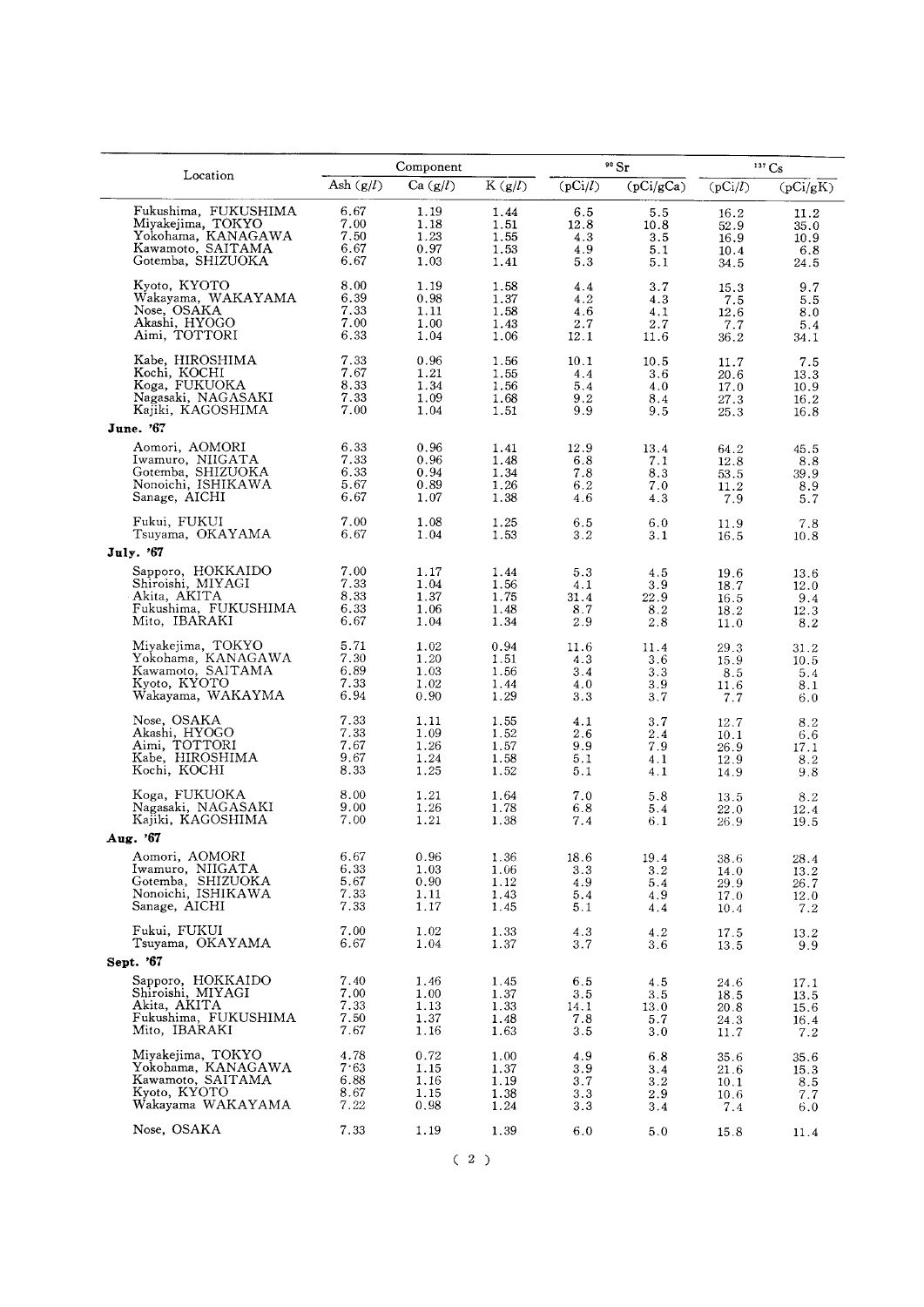|                                                                                      |                              | Component                    |                              |                          | 90 Sr                    |                              | <sup>137</sup> Cs           |
|--------------------------------------------------------------------------------------|------------------------------|------------------------------|------------------------------|--------------------------|--------------------------|------------------------------|-----------------------------|
| Location                                                                             | Ash $(g/l)$                  | Ca (g/l)                     | K(g/l)                       | (pCi/l)                  | $\overline{(pCi/gCa)}$   | (pCi/l)                      | (pCi/gK)                    |
| Akashi, HYOGO                                                                        | 7.67                         | 1.12                         | 1.24                         | 2.3                      | 2.1                      | 8.3                          | 6.7                         |
| Aimi, TOTTORI                                                                        | 6.67                         | 0.90                         | 1.53                         | 5.5                      | 6.1                      | 17.7                         | 11.6                        |
| Kabe, HIROSHIMA                                                                      | 7.67                         | 1.13                         | 1.28                         | 3.1                      | 2.7                      | 22.3                         | 17.4                        |
| Kochi, KOCHI                                                                         | 7.33                         | 1.25                         | 1.08                         | 5.0                      | 4.0                      | 12.5                         | 11.6                        |
| Koga, FUKUOKA                                                                        | 7.57                         | 1.32                         | 1.44                         | 4.6                      | 3.5                      | 16.9                         | 11.7                        |
| Nagasaki, NAGASAKI<br>Kajiki, KAGOSHIMA<br>Oct. '67                                  | 7.66<br>7.33                 | 1.13<br>1.13                 | 1.61<br>1.44                 | 8.3<br>7.3               | 7.3<br>6.5               | 21.3<br>23.2                 | 13.2<br>16.1                |
| Aomori, AOMORI                                                                       | 6.73                         | 1.03                         | 1.54                         | 17.2                     | 16.7                     | 55.0                         | 22.7                        |
| Iwamuro, NIIGATA                                                                     | 6.00                         | 0.93                         | 1.10                         | 3.5                      | 3.8                      | 20.5                         | 18.6                        |
| Miyakejima, TOKYO                                                                    | 5.69                         | 0.98                         | 1.11                         | 6.8                      | 6.9                      | 36.1                         | 32.5                        |
| Gotemba, SHIZUOKA                                                                    | 6.83                         | 0.93                         | 1.09                         | 6.0                      | 6.5                      | 41.6                         | 38.2                        |
| Nonoichi, ISHIKAWA                                                                   | 6.33                         | 0.94                         | 1.25                         | 6.3                      | 6.7                      | 12.4                         | 9.9                         |
| Sanage, AICHI<br>Fukui, FUKUI<br>Tsuyama, OKAYAMA<br>Nov. '67                        | 8.27<br>7.33<br>6.40         | 1.54<br>1.21<br>1.02         | 1.63<br>1.37<br>1.21         | 6.8<br>5.7<br>2.7        | 4.4<br>4.7<br>2.6        | 12.8<br>20.6<br>13.1         | 7.9<br>15.0<br>10.8         |
| Shiroishi, MIYAGI                                                                    | 7.40                         | 1.25                         | 1.49                         | 5.9                      | 4.7                      | 23.8                         | 16.0                        |
| Akita, AKITA                                                                         | 7.17                         | 1.21                         | 1.39                         | 3.8                      | 3.1                      | 19.8                         | 14.2                        |
| Fukushima, FUKUSHIMA                                                                 | 9.17                         | 1.36                         | 1.44                         | 5.6                      | 4.1                      | 18.5                         | 12.8                        |
| Mito, IBARAKI                                                                        | 6.83                         | 1.02                         | 1.49                         | 3.2                      | 3.1                      | 17.6                         | 11.8                        |
| Kawamoto, SAITAMA                                                                    | 6.83                         | 0.98                         | 1.35                         | 4.0                      | 4.1                      | 8.0                          | 5.9                         |
| Kyoto, KYOTO                                                                         | 7.57                         | 1.14                         | 1.45                         | 3.8                      | 3.3                      | 12.9                         | 8.9                         |
| Nose, OSAKA                                                                          | 7.77                         | 1.17                         | 1.39                         | 3.5                      | 3.0                      | 11.0                         | 7.9                         |
| Akashi, HYOGO                                                                        | 8.83                         | 1.05                         | 1.43                         | 3.9                      | 3.7                      | 13.8                         | 9.7                         |
| Aimi, TOTTORI                                                                        | 6.50                         | 1.34                         | 1.38                         | 8.0                      | 6.0                      | 22.2                         | 16.1                        |
| Kabe, HIROSHIMA                                                                      | 8.17                         | 1.10                         | 1.25                         | 2.6                      | 2.4                      | 16.1                         | 12.9                        |
| Kochi, KOCHI<br>Koga, FUKUOKA<br>Nagasaki, NAGASAKI<br>Kajiki, KAGOSHIMA<br>Dec. '67 | 9.73<br>7.50<br>8.50<br>7.43 | 1.23<br>1.17<br>1.68<br>1.21 | 1.31<br>1.19<br>1.15<br>1.42 | 4.4<br>4.4<br>3.8<br>9.7 | 3.6<br>3.8<br>2.3<br>8.0 | 14.5<br>11.8<br>21.5<br>28.8 | 12.6<br>9.9<br>18.7<br>20.3 |
| Sapporo, HOKKAIDO                                                                    | 7.33                         | 1.21                         | 1.44                         | 4.2                      | 3.5                      | 25.6                         | 17.8                        |
| Aomori, AOMORI                                                                       | 6.83                         | 0.95                         | 1.36                         | 18.2                     | 19.2                     | 25.8                         | 19.0                        |
| Iwamuro, NIIGATA                                                                     | 7.33                         | 0.97                         | 1.33                         | 6.8                      | 7.0                      | 20.4                         | 15.3                        |
| Yokohama, KANAGAWA                                                                   | 7.56                         | 1.23                         | 1.44                         | 3.2                      | 2.6                      | 21.9                         | 15.2                        |
| Gotemba, SHIZUOKA                                                                    | 7.33                         | 1.01                         | 1.06                         | 4.9                      | 4.9                      | 37.3                         | 35.2                        |
| Nonoichi, ISHIKAWA                                                                   | 8.00                         | 1.09                         | 1.33                         | 0.7                      | 0.6                      | 11.9                         | 8.9                         |
| Sanage, AICHI                                                                        | 7.83                         | 1.21                         | 1.43                         | 4.4                      | 3.6                      | 7.5                          | 5.2                         |
| Fukui, FUKUI                                                                         | 8.00                         | 1.05                         | 1.04                         | 3.9                      | 3.7                      | 13.9                         | 13.4                        |
| Tsuyama, OKAYAMA                                                                     | 7.17                         | 1.27                         | 1.18                         | 3.2                      | 2.5                      | 18.6                         | 15.8                        |
| Jan. 1968                                                                            |                              |                              |                              |                          |                          |                              |                             |
| Sapporo, HOKKAIDO                                                                    | 7.17                         | 1.05                         | 1.35                         | 3.1                      | $3\,.0$                  | 19.9                         | $14.7\,$                    |
| Shiroishi, MIYAGI                                                                    | 7.33                         | 1.09                         | 1.47                         | $3.5\,$                  | 3.2                      | 19.0                         | 12.9                        |
| Akita, AKITA                                                                         | 6.43                         | 0.90                         | 1.02                         | 2.1                      | 2.1                      | 10.1                         | 9.9                         |
| Fukushima, FUKUSHIMA                                                                 | 9.66                         | 1.21                         | 1.55                         | 6.4                      | 5.3                      | 24.7                         | 15.9                        |
| Mito, IBARAKI                                                                        | 7.73                         | 1.39                         | 1.10                         | 3.5                      | 2.5                      | 10.6                         | 9.6                         |
| Miyakejima, TOKYO                                                                    | 5.19                         | 0.85                         | 0.85                         | 5.5                      | 6.5                      | 39.9                         | 46.9                        |
| Yokohama, KANAGAWA                                                                   | 8.97                         | 1.30                         | 1.63                         | 3.4                      | 2.6                      | 23.9                         | 14.7                        |
| Kawamoto, SAITAMA                                                                    | 7.23                         | 1.14                         | 1.18                         | 6.3                      | 5.5                      | 8.6                          | 7.3                         |
| Kyoto, KYOTO                                                                         | 7.67                         | 1.13                         | 1.28                         | 7.2                      | 6.4                      | 15.1                         | 11.8                        |
| Akashi, HYOGO                                                                        | 8.00                         | 0.91                         | 1.17                         | 2.6                      | 2.9                      | 12.3                         | 10.5                        |
| Aimi, TOTTORI                                                                        | 7.07                         | 1.07                         | 1.32                         | 1.9                      | 1.8                      | 17.9                         | 13.6                        |
| Kabe, HIROHIMA                                                                       | 9.00                         | 1.25                         | 1.31                         | 4.7                      | 3.8                      | 12.2                         | 9.3                         |
| Kochi, KOCHI                                                                         | 7.33                         | 0.96                         | 1.08                         | 4.3                      | 4.5                      | 14.0                         | 13.0                        |
| Koga, FUKUOKA                                                                        | 7.00                         | 1.07                         | 1.29                         | 4.0                      | 3.7                      | 11.0                         | 8.5                         |
| Nagasaki, NAGASAKI                                                                   | 7.60                         | 1.15                         | 1.13                         | 6.9                      | 6.0                      | 10.3                         | 9.1                         |
| Kajiki, KAGOSHIMA<br>Feb. '68                                                        | 7.67                         | 1.24                         | 1.40                         | 3.0                      | 2.4                      | 17.4                         | 12.4                        |
| Aomori, AOMORI                                                                       | 7.33                         | 1.10                         | 1.39                         | 20.3                     | 18.5                     | 41.8                         | 30.1                        |
| Iwamuro, NIIGATA                                                                     | 6.67                         | 1.18                         | 1.24                         | 6.6                      | 5.6                      | 17.2                         | 13.9                        |
| Gotemba, SHIZUOKA                                                                    | 7.00                         | 1.07                         | 0.73                         | 5.2                      | 4.9                      | 42.5                         | 58.2                        |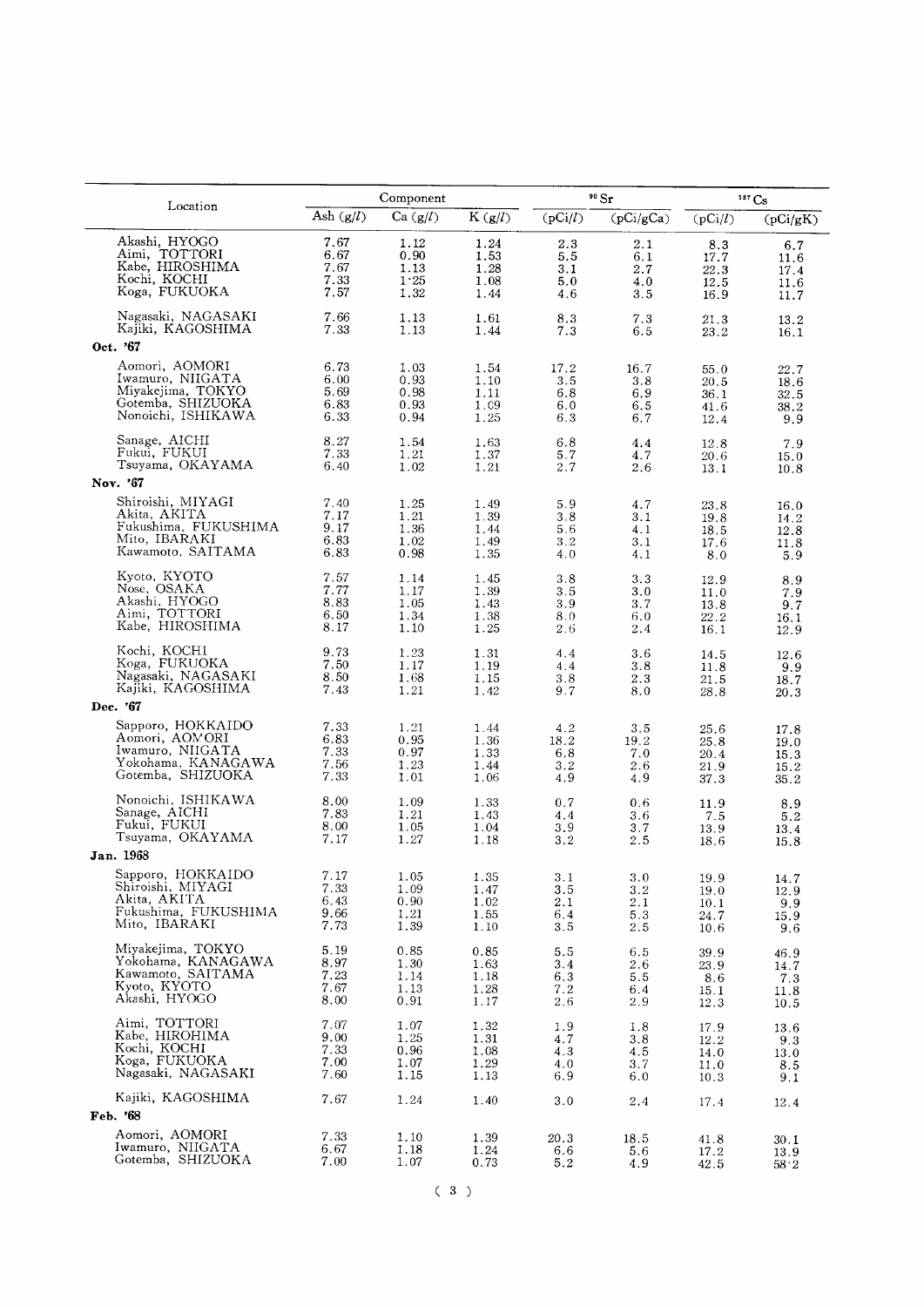|                      |             | Component |        |               | $\cdot$ Sr |         | $137 \text{Cs}$ |
|----------------------|-------------|-----------|--------|---------------|------------|---------|-----------------|
| Location             | Ash $(g/l)$ | Ca(g/l)   | K(g/l) | (pCi/l)       | (pCi/gCa)  | (pCi/l) | (pCi/gK)        |
| Nonoichi, ISHIKAWA   | 7.00        | 1.06      | 1.42   | 5.4           | 5.1        | 15.2    | 10.7            |
| Toyota, AICHI        | 7.67        | 1.17      | 1.58   | 6.0           | 2.1        | 8.8     | 5.6             |
| Fukui, FUKUI         | 7.00        | 1.00      | 1.13   | 4.8           | 4.8        | 15.4    | 13.6            |
| Wakayama, WAKAYAMA   | 6.67        | 0.91      | 1.20   | 2.1           | 2.3        | 8.0     | 6.7             |
| Nose, OSAKA          | 7.50        | 1.12      | 1.48   | 3.7           | 3.3        | 11.8    | 8.0             |
| Tsuyama, OKAYAMA     | 7.50        | 1.14      | 1.70   | 6.5           | 5.7        | 15.1    | 8.9             |
| Mar. '58             |             |           |        |               |            |         |                 |
| Sapporo, HOKKAIDO    | 7.00        | 1.11      | 1.46   | 4.3           | 3.9        | 16.4    | 11.2            |
| Shiroishi, MIYAGI    | 7.50        | 1.14      | 1.49   | 4.8           | 4.2        | 11.6    | 7.8             |
| Akita, AKITA         | 7.83        | 1.17      | 1.56   | 3.9           | 3.3        | 13.3    | 8.5             |
| Fukushima, FUKUSHIMA | 8.33        | 1.24      | 1.62   | 4.1           | 3.3        | 28.9    | 17.8            |
| Mito, IBARAKI        | 7.00        | 1.06      | 1.17   | 2.5           | 2.4        | 11.7    | 10.0            |
| Miyakejima, TOKYO    | 6.50        | 0.96      | 1.47   | 8.4           | 8.7        | 33.5    | 22.8            |
| Yokohama, KANAGAWA   | 8.97        | 1.17      | 1.30   | 6.9           | 5.9        | 14.5    | 11.2            |
| Kawamoto, SAITAMA    | 6.81        | 0.90      | 1.78   | 2.7           | 3.0        | 4.7     | 2.6             |
| Kyoto, KYOTO         | 7.17        | 1.03      | 1.18   | 2.7           | 2.6        | 9.9     | 8.4             |
| Wakayama, WAKAYAMA   | 7.22        | 1.03      | 1.39   | 2.4           | 2.3        | 9.5     | 6.8             |
| Nose, OSAKA          | 7.50        | 1.11      | 1.48   | 3.5           | 3.2        | 17.1    | 11.6            |
| Akashi, HYOGO        | 8.00        | 1.04      | 1.34   | 1.7           | 1.6        | 8.1     | 6.0             |
| Aimi, TOTTORI        | 7.33        | 1.08      | 1.49   | 8.7           | 8.1        | 17.7    | 11.9            |
| Kabe, HIROSHIMA      | 9.33        | 1.31      | 0.93   | 5.0           | 3.8        | 11.4    | 12.3            |
| Kochi, KOCHI         | 7.50        | 1.11      | 1.56   | $2.2^{\circ}$ | 2.0        | 11.7    | 7.5             |
| Koga, FUKUOKA        | 7.33        | 1.10      | 1.29   | 15.8          | 14.4       | 9.8     | 7.6             |
| Nagasaki, NAGASAKI   | 8.33        | 1.12      | 1.42   | 1.8           | 1.6        | 38.5    | 27.1            |
| Kaiiki, KAGOSHIMA    | 7.67        | 1.22      | 1.48   | 7.9           | 6.5        | 18.4    | 12.4            |

#### Strontium-90 and Cesium-137 in Powdered Milk

(Japan Analytical Chemistry Research Institute)

Since 1960, the Japan Analytical Chemistry Research Institute has analyzed the strontium-90 and cesium-137 content in powdered whole milk and skim milk.

The samples were purchased on the open market of various places, or collected from powdered milk producers. Sampling locations are shown in Figure 2.

The analysis of strontium-90 and cesium-137 content was carried out using the method recommended by the Sience and Technology Agency.

Results obtained during the period from June, 1966 to March, 1968 are shown in Table 2.

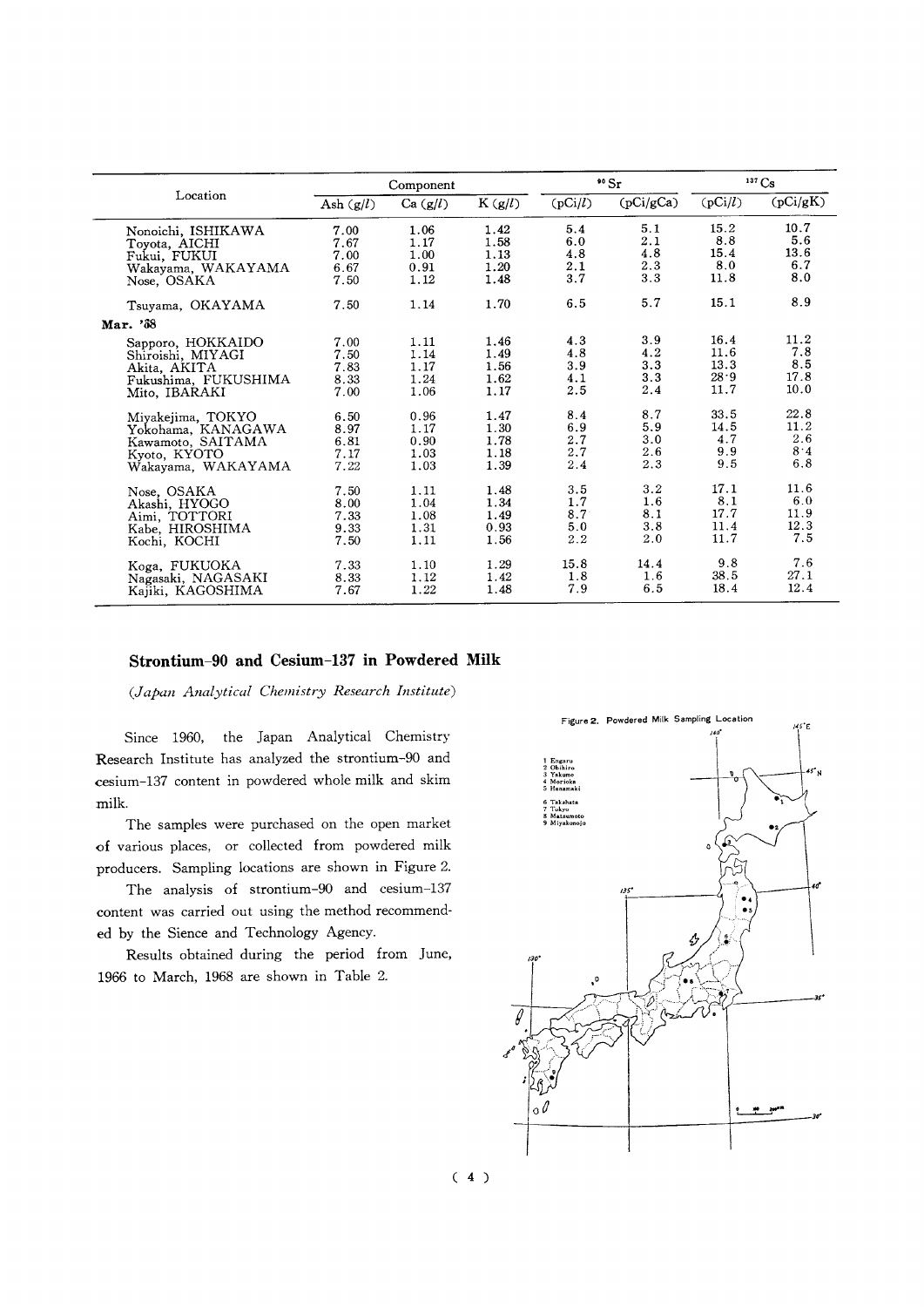|                                                            | Table 2. <sup>90</sup> Sr and <sup>137</sup> Cs in Powdered Milk - June 1966 to Mar. 1968 - |
|------------------------------------------------------------|---------------------------------------------------------------------------------------------|
|                                                            | By T. Asari, M. Chiba and M. Kuroda                                                         |
|                                                            | (Japan Analytical Chemistry Research Institute)                                             |
| (Continued from Table 6, Issue No. 8, of this Publication) |                                                                                             |
|                                                            | $\rm ^{90}Sr$<br>Component $(%$ by Weight                                                   |

|                                                                                                                                           |                                                                                                                                                                                                                                                                                                                                                                                                                                                                                                                                                                                                                                             | Component (% by Weight)              |                                      |                                      | 90 Sr                              |                                     | $137 \text{Cs}$                       |                                      |
|-------------------------------------------------------------------------------------------------------------------------------------------|---------------------------------------------------------------------------------------------------------------------------------------------------------------------------------------------------------------------------------------------------------------------------------------------------------------------------------------------------------------------------------------------------------------------------------------------------------------------------------------------------------------------------------------------------------------------------------------------------------------------------------------------|--------------------------------------|--------------------------------------|--------------------------------------|------------------------------------|-------------------------------------|---------------------------------------|--------------------------------------|
| Location                                                                                                                                  | Date                                                                                                                                                                                                                                                                                                                                                                                                                                                                                                                                                                                                                                        | Ash $(\%)$ Ca $(\%)$ K $(\%)$        |                                      |                                      | $(pCi/100 g)$ (pCi/gCa)            |                                     | (pCi/100 g)                           | (pCi/gK)                             |
| (Powdered Whole Milk)                                                                                                                     |                                                                                                                                                                                                                                                                                                                                                                                                                                                                                                                                                                                                                                             |                                      |                                      |                                      |                                    |                                     |                                       |                                      |
| Miyakonojo, MIYAZAKI<br>Obihiro, HOKKAIDO<br>Engaru, HOKKAIDO<br>$^{\prime\prime}$<br>n<br>Hanamaki, IWATE                                | June 1966<br>July<br>$^{\prime\prime}$<br>$\prime\prime$<br>$\prime\prime$<br>$^{\prime\prime}$<br>Aug.<br>$^{\prime\prime}$<br>$^{\prime\prime}$                                                                                                                                                                                                                                                                                                                                                                                                                                                                                           | 8.66<br>6.02<br>3.96<br>6.18<br>3.28 | 1.33<br>0.98<br>0.63<br>1.02<br>0.49 | 1.84<br>2.01<br>1.21<br>2.05<br>0.73 | 11.9<br>13.9<br>7.9<br>11.4<br>6.6 | 8.9<br>14.2<br>12.5<br>11.2<br>13.5 | 32.3<br>64.0<br>19.1<br>37.3<br>23.0  | 17.6<br>31.8<br>15.8<br>18.2<br>31.5 |
| Obihiro, HOKKAIDO<br>Hanamaki, IWATE<br>YAMAGATA<br>Obihiro, HOKKAIDO<br>Yakumo, HOKKAIDO                                                 | Sept.<br>$^{\prime\prime}$<br>$^{\prime\prime}$<br>$^{\prime\prime}$<br>$^{\prime\prime}$<br>$^{\prime\prime}$<br>Nov.<br>$\prime\prime$<br>$^{\prime\prime}$<br>$^{\prime\prime}$                                                                                                                                                                                                                                                                                                                                                                                                                                                          | 5.93<br>6.23<br>5.70<br>6.30<br>5.68 | 0.96<br>1.02<br>0.91<br>0.95<br>0.86 | 1.97<br>2.09<br>1.63<br>1.24<br>1.15 | 11.5<br>10.3<br>4.6<br>9.2<br>17.5 | 12.0<br>10.0<br>5.1<br>9.7<br>20.3  | 60.3<br>47.1<br>15.7<br>30.0<br>51.0  | 31.8<br>22.6<br>9.6<br>24.2<br>44.3  |
| Hanamaki, IWATE<br>$\prime$<br>$^{\prime\prime}$<br>Takahata, YAMAGATA<br>Miyakonojo, MIYAZAKI<br>Engaru, HOKKAIDO                        | $^{\prime\prime}$<br>$^{\prime\prime}$<br>$^{\prime\prime}$<br>$^{\prime\prime}$<br>$^{\prime\prime}$<br>$^{\prime\prime}$<br>$\prime\prime$<br>$^{\prime\prime}$<br>Dec.<br>$^{\prime\prime}$                                                                                                                                                                                                                                                                                                                                                                                                                                              | 5.56<br>4.25<br>6.14<br>8.06<br>6.07 | 0.85<br>0.53<br>0.92<br>1.30<br>0.88 | 1.20<br>0.87<br>1.26<br>1.65<br>1.29 | 7.9<br>5.8<br>5.1<br>10.7<br>8.7   | 9.3<br>10.9<br>5.5<br>8.2<br>9.9    | 23.5<br>23.4<br>16.7<br>26.9<br>15.4  | 19.6<br>25.7<br>13.3<br>16.3<br>11.9 |
| Obihiro, HOKKAIDO<br>Yakumo, HOKKAIDO<br>Hanamaki, IWATE<br>Obihiro, HOKKAIDO                                                             | Jan. 1967<br>$\prime\prime$<br>$^{\prime\prime}$<br>$\theta$<br>$^{\prime\prime}$<br>$\prime\prime$<br>$^{\prime\prime}$<br>Mar.<br>$^{\prime\prime}$                                                                                                                                                                                                                                                                                                                                                                                                                                                                                       | 5.87<br>5.60<br>2.28<br>3.27<br>4.07 | 0.94<br>0.87<br>0.29<br>0.50<br>0.59 | 1.14<br>1.04<br>0.42<br>0.72<br>0.80 | 6.8<br>13.3<br>2.2<br>4.2<br>4.6   | 7.2<br>15.3<br>7.6<br>8.4<br>7.9    | 30.2<br>47.0<br>6.5<br>11.8<br>14.4   | 26.5<br>45.2<br>15.5<br>16.4<br>18.0 |
| Hanamaki, IWATE<br>$^{\prime\prime}$<br>$^{\prime\prime}$<br>$^{\prime\prime}$<br>Engaru, HOKKAIDO<br>Morioka, IWATE                      | $^{\prime\prime}$<br>$^{\prime\prime}$<br>$^{\prime\prime}$<br>$\mathcal{U}% =\mathcal{U}^{T}\left( \mathcal{U}^{T}\right) \otimes\mathcal{U}^{T}\left( \mathcal{U}^{T}\right) \otimes\mathcal{U}^{T}\left( \mathcal{U}^{T}\right) \otimes\mathcal{U}^{T}\left( \mathcal{U}^{T}\right) \otimes\mathcal{U}^{T}\left( \mathcal{U}^{T}\right) \otimes\mathcal{U}^{T}\left( \mathcal{U}^{T}\right) \otimes\mathcal{U}^{T}\left( \mathcal{U}^{T}\right) \otimes\mathcal{U}^{T}\left( \mathcal{U}^{T}\right) \otimes\mathcal{U}^{T}\left( \math$<br>July<br>$\prime\prime$<br>Aug.<br>$^{\prime\prime}$<br>$^{\prime\prime}$<br>$^{\prime\prime}$ | 2.32<br>2.54<br>6.38<br>8.77<br>3.40 | 0.30<br>0.32<br>1.00<br>1.23<br>0.29 | 0.43<br>0.47<br>1.38<br>0.73<br>0.47 | 1.9<br>2.3<br>7.7<br>8.9<br>2.4    | 6.3<br>7.2<br>7.7<br>7.3<br>8.2     | 6.1<br>7.2<br>27.9<br>34.8<br>7.0     | 14.2<br>15.3<br>20.2<br>20.1<br>14.9 |
| Engaru, HOKKAIDO<br>Morioka, IWATE<br>$^{\prime\prime}$<br>$^{\prime\prime}$<br>$^{\prime\prime}$<br>$^{\prime\prime}$<br>Hanamaki, IWATE | ${\rm Sept.}$<br>$\prime\prime$<br>$^{\prime\prime}$<br>$^{\prime\prime}$<br>Oct.<br>$^{\prime\prime}$<br>Nov.<br>$\prime\prime$<br>$^{\prime\prime}$<br>$^{\prime\prime}$                                                                                                                                                                                                                                                                                                                                                                                                                                                                  | 8.23<br>2.51<br>3.21<br>2.25<br>4.27 | 1.01<br>0.35<br>0.37<br>0.32<br>0.61 | 1.44<br>0.46<br>0.50<br>0.35<br>0.80 | 7.2<br>3.3<br>2.9<br>3.6<br>5.1    | 7.1<br>9,4<br>8.1<br>11.2<br>8.4    | 18.4<br>10.0<br>12.5<br>4.9<br>19.1   | 12.8<br>21.7<br>25.0<br>14.1<br>23.9 |
| Morioka, IWATE<br>Matsumoto, NAGANO<br>Morioka, IWATE<br>Matsumoto, NAGANO<br>Morioka, IWATE                                              | Dec.<br>$^{\prime\prime}$<br>$^{\prime\prime}$<br>$^{\prime\prime}$<br>Jan. 1968<br>$^{\prime\prime}$<br>$^{\prime\prime}$<br>Mar.<br>$^{\prime\prime}$                                                                                                                                                                                                                                                                                                                                                                                                                                                                                     | 3.10<br>2.44<br>2.36<br>2.52<br>2.24 | 0.39<br>0.32<br>0.30<br>0.30<br>0.34 | 0.48<br>0.43<br>0.42<br>0.41<br>0.36 | 3.0<br>3.1<br>2.4<br>2.3<br>1.3    | 7.6<br>9.8<br>7.8<br>7.7<br>3.8     | 12.4<br>14.1<br>9.2<br>10.2<br>9.8    | 25.8<br>32.8<br>21.8<br>24.6<br>27.3 |
| Matsumoto, NAGANO                                                                                                                         | $^{\prime\prime}$<br>$^{\prime\prime}$                                                                                                                                                                                                                                                                                                                                                                                                                                                                                                                                                                                                      | 2.30                                 | 0.35                                 | 0.39                                 | 1.3                                | 3.7                                 | 6.1                                   | 15.8                                 |
| (Powdered Skim Milk)                                                                                                                      |                                                                                                                                                                                                                                                                                                                                                                                                                                                                                                                                                                                                                                             |                                      |                                      |                                      |                                    |                                     |                                       |                                      |
| Hanamaki, IWATE<br>TOKYO<br>Hanamaki IWATE<br>Miyakonojo, MIYAZAKI<br>токуо                                                               | July 1966<br>$\boldsymbol{\prime\prime}$<br>$\boldsymbol{\prime}$<br>Sept.<br>$^{\prime\prime}$<br>$^{\prime\prime}$<br>$^{\prime\prime}$<br>Dec.<br>$^{\prime\prime}$                                                                                                                                                                                                                                                                                                                                                                                                                                                                      | 8.61<br>7.10<br>8.07<br>8.69<br>7.91 | 1.36<br>1.14<br>1.30<br>1.38<br>1.23 | 3.02<br>2.01<br>2.81<br>3.06<br>1.65 | 15.2<br>6.7<br>34.7<br>13.1<br>6.0 | 11.2<br>5.9<br>26.7<br>9.5<br>4.9   | 73.5<br>17.0<br>121.5<br>33.8<br>18.8 | 24.4<br>8.5<br>44.8<br>11.0<br>11.4  |
| Hanamaki, IWATE<br>Miyakonojo, MIYAZAKI<br>Obihiro, HOKKAIDO<br>Yakumo, HOKKAIDO                                                          | Jan. 1967<br>$^{\prime\prime}$<br>$^{\prime\prime}$<br>Mar. $\theta$<br>July<br>$^{\prime\prime}$<br>n<br>$^{\prime\prime}$                                                                                                                                                                                                                                                                                                                                                                                                                                                                                                                 | 8.28<br>8.43<br>8.43<br>8.40<br>8.45 | 1.23<br>1.38<br>1.35<br>1.24<br>1.23 | 1.70<br>1.73<br>1.74<br>1.84<br>1.81 | 9.2<br>9.7<br>6.9<br>12.1<br>27.4  | 7.5<br>7.0<br>5.1<br>9.8<br>22.3    | 31.2<br>28.1<br>23.4<br>153.0<br>98.6 | 18.4<br>16.2<br>13.4<br>83.1<br>54.5 |
| Obihiro, HOKKAIDO<br>Hanamaki, IWATE                                                                                                      | Aug.<br>$^{\prime\prime}$<br>$^{\prime\prime}$<br>$^{\prime\prime}$                                                                                                                                                                                                                                                                                                                                                                                                                                                                                                                                                                         | 8.65<br>8.42                         | 1.23<br>1.31                         | 1.82<br>1.92                         | 11.6<br>9.6                        | 9.4<br>7.3                          | 20.0<br>31.4                          | 11.0<br>16.4                         |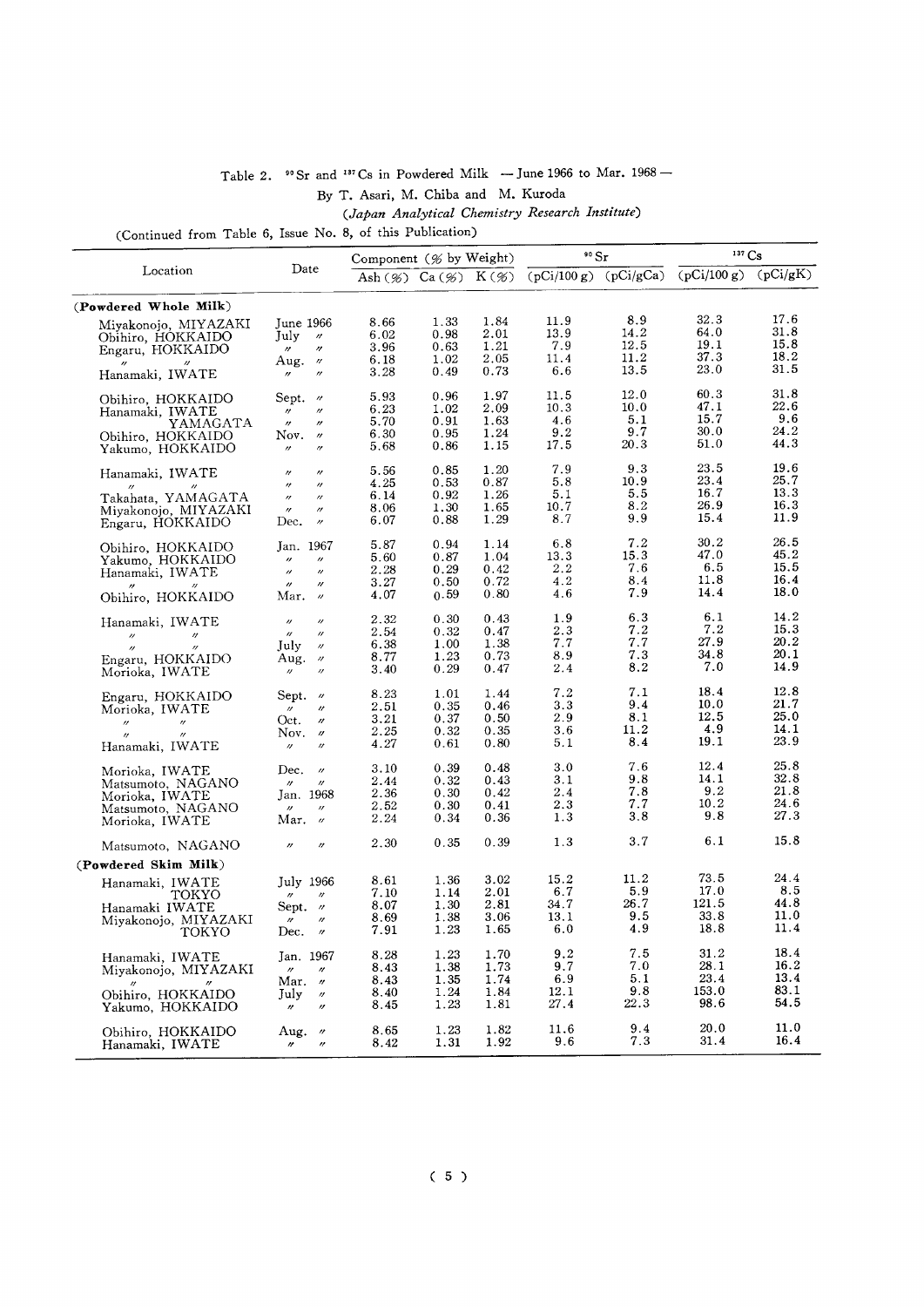#### Strontium-90 and Cesium-137 in Vegetables

(Japan Analytical Chemistry Research Institute)

The Japan Analytical Chemistry Research Institute has analyzed the strontium-90 and cesium-137 content in vegetables obtained from 12 prefectures. Sampling locations are shown in Figure 3. The Samples were taken twice at the same location during the harvest period. At the prefectural public health laboratories, several kgs of the fresh vegetable samples were washed with water, and the inedible parts removed, then only the edible parts ashed at 450°C. These samples were then sent to the Japan Analytical Chemistry Research Institute and analyzed for strontium-90 and cesium-137 content, using the method recommended by the Science and Technology Agency.

Results obtained during the period from April, 1967 to March, 1968 are shown in Table 3.

Figure 4 shows the all Japan mean values of vegetables.



Table 3.  $\degree$  Sr and  $\degree$  Ts in Vegetables - Apr. 1967 to Mar. 1968 -By T. Asari, M. Chiba and M. Kuroda (Japan Analytical Chemistry Research Institute)

(Continued from Table 7, Issue No. 17 of this Publication)

|                                                                                                                        | Month                                                                                     | Component $(\mathscr{C}$ by Weight)       |                                           |                                           |                                      | 90 Sr                                |                                      | $137 \text{ Cs}$                |
|------------------------------------------------------------------------------------------------------------------------|-------------------------------------------------------------------------------------------|-------------------------------------------|-------------------------------------------|-------------------------------------------|--------------------------------------|--------------------------------------|--------------------------------------|---------------------------------|
| Location                                                                                                               | Harvested                                                                                 | Ash $(\%)$                                | Ca (%)                                    | $K(\mathscr{G})$                          | (pCi/kg)                             | (pCi/gCa)                            | (pCi/kg)                             | (pCi/gK)                        |
| (Spinach)                                                                                                              |                                                                                           |                                           |                                           |                                           |                                      |                                      |                                      |                                 |
| Sapporo, HOKKAIDO<br>Asahikawa, HOKKAIDO<br>Asahikawa, HOKKAIDO<br>Sapporo, HOKKAIDO<br>Fukushima, FUKUSHIMA           | July 767<br>$^{\prime\prime}$<br>Nov. '67<br>$^{\prime\prime}$<br>$^{\prime\prime}$       | 1.532<br>1.800<br>1.475<br>2.300<br>1.860 | 0.052<br>0.078<br>0.065<br>0.109<br>0.102 | 0.738<br>0.705<br>0.516<br>0.575<br>0.496 | 22.1<br>17.1<br>14.7<br>28.0<br>12.1 | 42.5<br>21.9<br>22.6<br>25.7<br>11.9 | 7.9<br>16.2<br>14.0<br>19.8<br>11.5  | 1.1<br>2.3<br>2.7<br>3.4<br>2.3 |
| Ohkuma, FUKUSHIMA<br>$^{\prime\prime}$<br>$^{\prime\prime}$<br>Fukushima, FUKUSHIMA<br>Mito, IBARAKI<br>Tokai, IBARAKI | $^{\prime\prime}$<br>Mar. '68<br>$^{\prime\prime}$<br>Nov. '67<br>$^{\prime\prime}$       | 1.725<br>2.350<br>1.450<br>1.675<br>1.650 | 0.120<br>0.155<br>0.071<br>0.078<br>0.078 | 0.644<br>0.866<br>0.330<br>0.577<br>0.566 | 74.2<br>66.0<br>10.8<br>12.7<br>11.7 | 61.8<br>42.6<br>15.2<br>16.3<br>15.0 | 17.7<br>17.1<br>18.3<br>24.1<br>16.5 | 2.7<br>2.0<br>5.5<br>4.2<br>2.9 |
| Mito, IBARAKI<br>Tokai, IBARAKI<br>Odawara, KANAGAWA<br>Yokohama, KANAGAWA<br>Odawara, KANAGAWA                        | '68<br>Jan.<br>$^{\prime\prime}$<br>$^{\prime\prime}$<br>$^{\prime\prime}$<br>'68<br>Feb. | 2.200<br>2.200<br>2.100<br>2.200<br>1.800 | 0.086<br>0.088<br>0.085<br>0.126<br>0.110 | 0.765<br>0.799<br>0.814<br>0.436<br>0.605 | 16.5<br>33.1<br>18.3<br>40.5<br>26.8 | 19.2<br>37.6<br>21.5<br>31.4<br>24.4 | 19.0<br>12.8<br>14.1<br>25.4<br>14.7 | 2.5<br>1.6<br>1.7<br>5.8<br>2.4 |
| Yokohama, KANAGAWA                                                                                                     | Mar. '68                                                                                  | 1.850                                     | 0.519                                     | 0.300                                     | 49.7                                 | 31.3                                 | 25.2                                 | 8.4                             |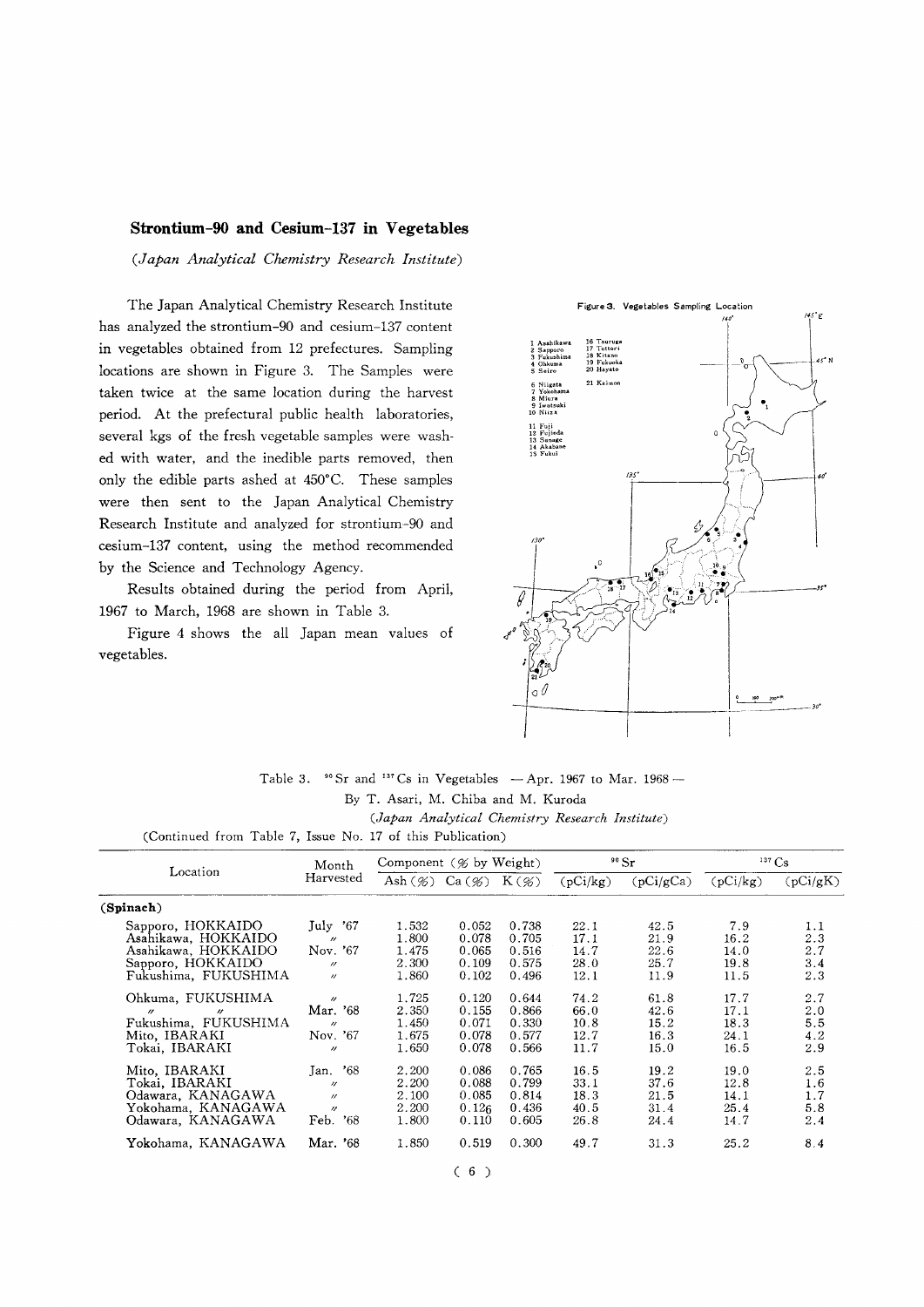|                                                                                                                                                                                            | Month                                                                                   | Component (% by Weight)                            |                                                    |                                                    |                                             | 90 Sr                                  | $137 \text{Cs}$                             |                                     |
|--------------------------------------------------------------------------------------------------------------------------------------------------------------------------------------------|-----------------------------------------------------------------------------------------|----------------------------------------------------|----------------------------------------------------|----------------------------------------------------|---------------------------------------------|----------------------------------------|---------------------------------------------|-------------------------------------|
| Location                                                                                                                                                                                   | Harvested                                                                               |                                                    | Ash $(\%)$ Ca $(\%)$ K $(\%)$                      |                                                    | (pCi/kg)                                    | (pCi/gCa)                              | (pCi/kg)                                    | $\overline{({\rm pCi/gK})}$         |
| Iwatsuki, SAITAMA<br>Niiza, SAITAMA<br>Iwatsuki, SAITAMA<br>Niiza, SAITAMA<br>Fuji, SHIZUOKA                                                                                               | Dec. '67<br>$^{\prime\prime}$<br>Mar. '68<br>$\prime\prime$<br>Nov. '67                 | 1.640<br>2.080<br>1.532<br>1.880<br>1.460          | 0.084<br>0.102<br>0.081<br>0.075<br>0.070          | 0.462<br>0.730<br>0.494<br>0.654<br>0.444          | 17.8<br>37.6<br>31.4<br>19.4<br>162.9       | 21.2<br>36.9<br>38.8<br>25.9<br>232.7  | 23.3<br>12.7<br>13.1<br>16.2<br>45.9        | 5.0<br>1.7<br>2.7<br>2.5<br>10.3    |
| Fujieda, SHIZUOKA<br>Fuji, SHIZUOKA<br>Fujieda, SHIZUOKA<br>Sanage, AICHI<br>Akabane, AICHI                                                                                                | $\prime\prime$<br>Jan. '68<br>$\prime\prime$<br>Apr. '67<br>$\overline{\text{May}}$ '67 | 0.858<br>1.900<br>2.200<br>1.485<br>1.485          | 0.061<br>0.138<br>0.110<br>0.106<br>0.128          | 0.227<br>0.336<br>0.542<br>0.448<br>0.453          | 56.6<br>32.1<br>41.0<br>25.3<br>31.0        | 92.8<br>23.3<br>37.3<br>23.9<br>24.2   | 8.7<br>24.0<br>32.9<br>9.4<br>9.4           | 3.8<br>7.1<br>6.1<br>2.1<br>2.1     |
| Sanage, AICHI<br>Akabanae, AICHI<br>Fukui, FUKUI<br>Tsuruga, FUKUI<br>$^{\prime\prime}$<br>$\prime\prime$                                                                                  | Oct. '67<br>Nov. '67<br>May '67<br>$\prime\prime$<br>Dec. '67                           | 1.455<br>1.840<br>1.856<br>1.235<br>1.250          | 0.074<br>0.071<br>0.167<br>0.201<br>0.094          | 0.539<br>0.701<br>0.173<br>0.283<br>0.369          | 41.4<br>50.5<br>50.0<br>134.6<br>47.5       | 55.9<br>71.1<br>29.9<br>67.0<br>50.5   | 9.4<br>8.5<br>11.4<br>21.2<br>14.5          | 1.7<br>1.2<br>6.6<br>7.5<br>3.9     |
| Fukui, FUKUI<br>Tottori, TOTTORI<br>Kuravoshi, TOTTORI<br>Tottori, TOTTORI<br>Kurayoshi, TOTTORI                                                                                           | $^{\prime\prime}$<br>Oct. '67<br>$^{\prime\prime}$<br>Nov. '67<br>$^{\prime\prime}$     | 1.150<br>1.675<br>0.925<br>1.575<br>1.685          | 0.074<br>0.088<br>0.044<br>0.089<br>0.073          | 0.296<br>0.488<br>0.316<br>0.506<br>0.599          | 36.2<br>33.7<br>27.8<br>41.7<br>31.4        | 48.9<br>38.3<br>63.2<br>46.8<br>43.0   | 11.7<br>14.9<br>9.1<br>17.8<br>16.9         | 4.0<br>3.1<br>3.9<br>3.5<br>2.8     |
| Fukuoka, FUKUOKA<br>Shime, FUKUOKA<br>Fukuoka, FUKUOKA<br>Shime, FUKUOKA                                                                                                                   | $\prime\prime$<br>Dec. '67<br>$^{\prime\prime}$<br>$\theta$                             | 1.538<br>1.242<br>1.116<br>1.748                   | 0.037<br>0.098<br>0.054<br>0.087                   | 0.480<br>0.289<br>0.329<br>0.553                   | 18.7<br>19.8<br>31.3<br>21.8                | 50.5<br>20.2<br>58.0<br>25.0           | 11.2<br>12.7<br>14.4<br>38.1                | 2.3<br>4.4<br>4.4<br>6.9            |
| (Japanese Radish Leaf)                                                                                                                                                                     |                                                                                         |                                                    | 0.023                                              | 0.352                                              | 15.0                                        | 65.2                                   | 3.1                                         | 0.9                                 |
| Sapporo, HOKKAIDO<br>Asahikawa, HOKKAIDO<br>Sapporo, HOKKAIDO                                                                                                                              | July '67<br>$^{\prime\prime}$<br>Nov. '67<br>$\prime\prime$                             | 0.825<br>0.800<br>0.500<br>0.512                   | 0.025<br>0.028<br>0.027                            | 0.351<br>0.169<br>0.184                            | 48.4<br>9.1<br>21.8                         | 193.6<br>32.5<br>80.7<br>81.3          | 9.6<br>7.6<br>7.0<br>9.6                    | 2.7<br>4.5<br>3.8<br>3.3            |
| Ohkuma, FUKUOKA<br>Fukusima, FUKUSHIMA<br>Ohkuma, FUKUSHIMA<br>Fukushima, FUKUSHIMA<br>Niigata, NIIGATA<br>Seiro, NIIGATA                                                                  | July '67<br>Nov. '67<br>$^{\prime\prime}$<br>Mar. '68<br>Aug. '67<br>$^{\prime\prime}$  | 0.892<br>0.625<br>0.630<br>0.750<br>0.717<br>0.767 | 0.030<br>0.035<br>0.022<br>0.036<br>0.027<br>0.044 | 0.294<br>0.107<br>0.207<br>0.237<br>0.233<br>0.251 | 24.4<br>2.5<br>31.1<br>23.6<br>40.0<br>57.0 | 7.1<br>141.4<br>65.6<br>148.1<br>129.5 | 8.6<br>5.2<br>10.4<br>4.5<br>$15.2^{\circ}$ | 8.0<br>2.5<br>4.4<br>1.9<br>6.1     |
| Niigata NIIGATA<br>Seiro, NIIGATA<br>Yokohama, KANAGAWA<br>$^{\prime\prime}$<br>Miura, KANAGAWA                                                                                            | Nov. '67<br>$\prime\prime$<br>June '67<br>$^{\prime\prime}$<br>$^{\prime\prime}$        | 0.462<br>0.437<br>0.631<br><b>1.796</b><br>1.248   | 0.019<br>0.025<br>0.035<br>0.453<br>0.036          | 0.178<br>0.136<br>0,176<br>0.248<br>0.468          | 41.6<br>15.2<br>3.9<br>36.5<br>9.7          | 218.9<br>60.8<br>11.1<br>8.1<br>26.9   | 9.4<br>4.3<br>15.2<br>35.5<br>9.4           | 5.3<br>3.2<br>8.6<br>14.3<br>2.0    |
| $^{\prime\prime}$<br>$^{\prime\prime}$<br>$^{\prime\prime}$<br>$^{\prime\prime}$<br>$^{\prime\prime}$<br>$^{\prime\prime}$<br>Yokohama, KANAGAWA<br>$^{\prime\prime}$<br>$^{\prime\prime}$ | $^{\prime\prime}$<br>Nov. '67<br>$^{\prime\prime}$<br>Dec. '67<br>$^{\prime\prime}$     | 1.284<br>0.525<br>1.195<br>0.598<br>1.139          | 0.166<br>0.027<br>0.148<br>0.027<br>0.134          | 0.323<br>0.132<br>0.188<br>0.175<br>0.155          | 30.5<br>9.1<br>38.6<br>9.3<br>27.0          | 18.4<br>33.7<br>26.1<br>34.4<br>20.1   | 15.9<br>5.5<br>11.9<br>4.0<br>10.9          | 4.9<br>4.2<br>6.3<br>2.3<br>7.0     |
| Niiza, SAITAMA<br>Iwatsuki, SAITAMA<br>$H_{\rm{max}}$ and $H_{\rm{max}}$<br>$\prime\prime$<br>Niiza, SAITAMA<br>Fuji, SHIZUOKA                                                             | July '67<br>$^{\prime\prime}$<br>Dec. '67<br>$\boldsymbol{\prime\prime}$<br>Nov. '67    | 0.655<br>1.052<br>0.410<br>0.600<br>0.408          | 0.022<br>0.026<br>0.028<br>0.032<br>0.012          | 0.240<br>0.396<br>0.149<br>0.251<br>0.069          | 15.9<br>9.9<br>8.2<br>19.4<br>7.3           | 72.3<br>38.1<br>29.3<br>60.6<br>60.8   | 4.9<br>7.0<br>3.4<br>3.8<br>3.6             | 2.0<br>1.8<br>2.3<br>1.5<br>5.2     |
| Fujieda, SHIZUOKA<br>Fuji, SHIZUOKA<br>Fujieda, SHIZUOKA<br>Sanage, AICHI<br>$^{\prime\prime}$<br>$^{\prime\prime}$                                                                        | $^{\prime\prime}$<br>Jan. '68<br>$\prime\prime$<br>Apr. '67<br>$^{\prime\prime}$        | 0.428<br>0.750<br>0.700<br>0.758<br>0.819          | 0.016<br>0.047<br>0.062<br>0.242<br>0.238          | 0.171<br>0.272<br>0.259<br>0.248<br>0.161          | 37.3<br>57.9<br>34.2<br>16.7<br>59.7        | 195.8<br>123.2<br>55.2<br>39.8<br>25.1 | 2.1<br>5.7<br>4.9<br>7.1<br>16.6            | 1.2<br>2.1<br>1.9<br>2.9<br>10.3    |
| Akabane, AICHI<br>$\theta$ and $\theta$<br>Sanage, AICHI<br>$\mathcal{H} = \mathcal{H}$<br>Akabane, AICHI                                                                                  | May $'67$<br>$^{\prime\prime}$<br>Oct. '67<br>$^{\prime\prime}$<br>Nov. '67             | 0.788<br>1.140<br>0.883<br>1.403<br>1.167          | 0.018<br>0.152<br>0.035<br>0.208<br>0.053          | 0.257<br>0.331<br>0.363<br>0.369<br>0.415          | 16.5<br>58.3<br>44.5<br>147.8<br>32.3       | 91.7<br>38.3<br>127.1<br>71.0<br>60.9  | 3.6<br>13.6<br>6.3<br>11.5<br>5.4           | 1.4<br>4.1<br>1.7<br>$3.1\,$<br>1.3 |
| $^{\prime\prime}$<br>$^{\prime\prime}$<br>Mihama, FUKUI<br>$^{\prime\prime}$<br>$\prime\prime$                                                                                             | $^{\prime\prime}$<br>$^{\prime\prime}$<br>$^{\prime\prime}$                             | 1.282<br>0.625<br>0.525                            | 0.172<br>0.023<br>0.024                            | 0.345<br>0.239<br>0.158                            | 49.8<br>56.9<br>40.7                        | 28.9<br>290.9<br>169.6                 | 9.2<br>7.7<br>7.3                           | 2.7<br>3.2<br>4.6                   |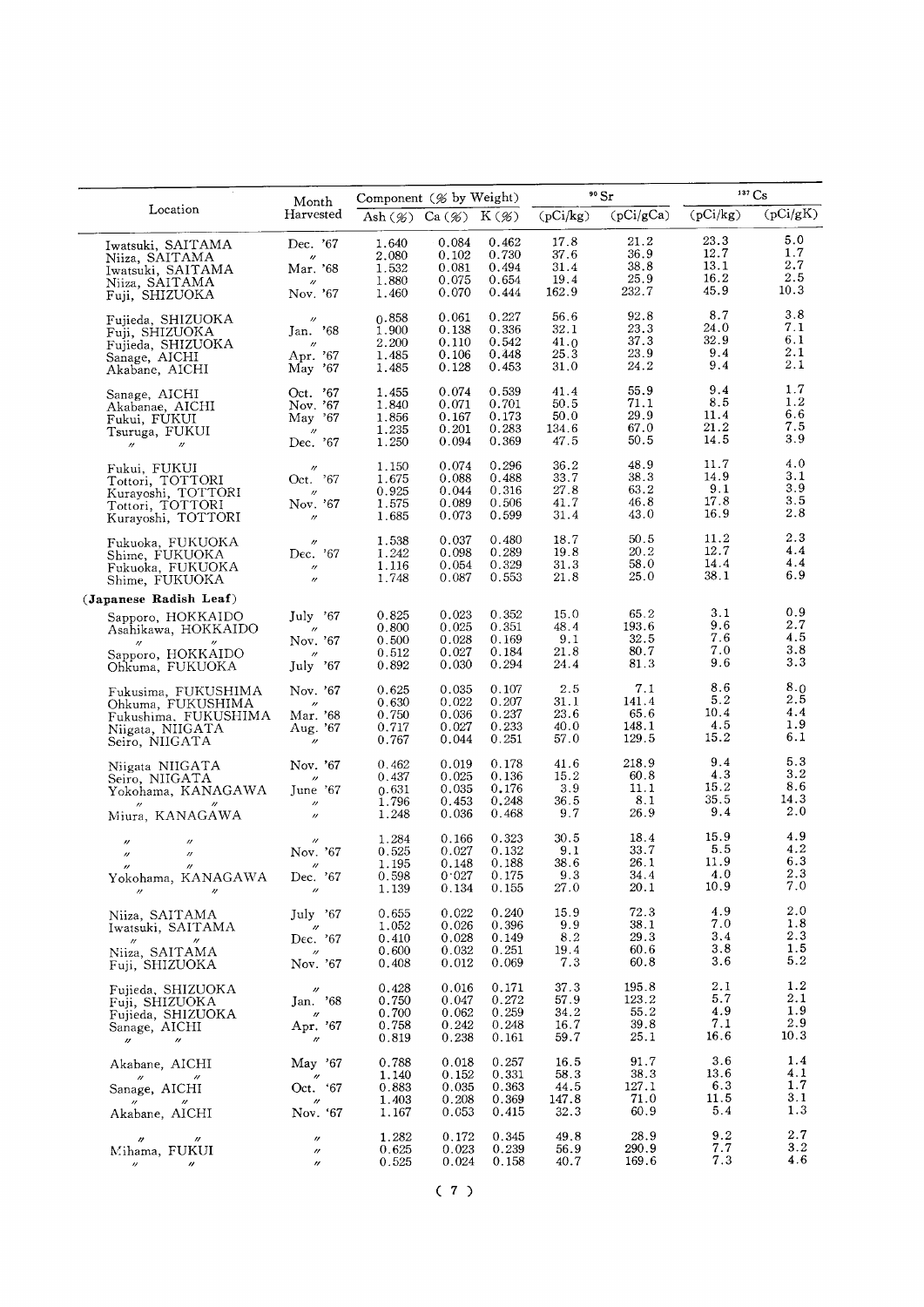| Location                               | Month             | Component $(\mathscr{C}$ by Weight) |        |                  |          | $\rm ^{90}Sr$ | $137 \text{Cs}$ |          |
|----------------------------------------|-------------------|-------------------------------------|--------|------------------|----------|---------------|-----------------|----------|
|                                        | Harvested         | Ash $(\%)$                          | Ca (%) | $K(\mathscr{G})$ | (pCi/kg) | (pCi/gCa)     | (pCi/kg)        | (pCi/gK) |
| Tsuruga, FUKUI                         | Nov. '67          | 0.675                               | 0.031  | 0.222            | 47.1     | 151.9         | 7.2             | 3.2      |
| $\boldsymbol{''}$<br>$\prime$          | $^{\prime\prime}$ | 0.612                               | 0.022  | 0.194            | 70.8     | 321.8         | 10.2            | 5.3      |
| Fukuoka, FUKUOKA                       | $\boldsymbol{u}$  | 0.587                               | 0.026  | 0.181            | 30.0     | 115.4         | 3.7             | 2.0      |
| Shime. FUKUOKA                         | $^{\prime\prime}$ | 1.100                               | 0.079  | 0.280            | 9.7      | 12.3          | 11.6            | 4.1      |
| Fukuoka, FUKUOKA                       | '67<br>Dec.       | 1.287                               | 0.054  | 0.349            | 23.2     | 43.0          | 11.6            | 3.3      |
| Shime, FUKUOKA                         | $^{\prime\prime}$ | 0.562                               | 0.034  | 0.224            | 12.8     | 37.6          | 5.1             | 2.3      |
| Hayato, KAGOSHIMA                      | June. '67         | 0.565                               | 0.025  | 0.218            | 10.0     | 40.0          | 13.1            | 6.0      |
| $^{\prime\prime}$<br>$^{\prime\prime}$ | $^{\prime\prime}$ | 1.333                               | 0.260  | 0.276            | 49.2     | 18.9          | 5.8             | 2.1      |
| Kaimon, KAGOSHIMA                      | Aug. '67          | 0.735                               | 0.047  | 0.277            | 61.6     | 131.1         | 20.0            | 7.2      |
| $^{\prime\prime}$<br>$^{\prime\prime}$ | $^{\prime\prime}$ | 1.571                               | 0.297  | 0.285            | 24.6     | 8.3           | 50.2            | 17.6     |
| $^{\prime\prime}$<br>$^{\prime\prime}$ | Nov. '67          | 0.688                               | 0.032  | 0.236            | 26.9     | 84.1          | 13.1            | 5.6      |
| $^{\prime\prime}$<br>$^{\prime\prime}$ | $^{\prime\prime}$ | 0.312                               | 0.191  | 0.278            | 111.6    | 58.4          | 29.5            | 10.6     |
| Hayato, KAGOSHIMA                      | $^{\prime\prime}$ | 0.635                               | 0.026  | 0.244            | 27.2     | 104.6         | 11.7            | 4.8      |
| "<br>$^{\prime\prime}$                 | $^{\prime\prime}$ | 1.277                               | 0.184  | 0.355            | 75.1     | 40.8          | 18.7            | 5.3      |

Figure 4. <sup>90</sup>Sr and <sup>137</sup>Cs in Vegetables<br>--All Japan Mean Values<br>--Apr. 1967 to Mar. 1968



#### Strontium-90 and Cesium-137 in Total Diet

Part 1 (National Institute of Radiological Sciences)

Since June 1963, National Institute of Radiological Sciences has conducted analyses of total diet samples collected from 5 prefectures. Sampling locations are shown in Figure 5.

One city and one village in each prefecture were chosen as representative of urban and rural districts of these prefectures respectively. Seven families were chosen at random from each location, and each family presented a normal portion of the regular diet consumed in one day by an adult. Diets at special occasions were avoided. Composite samples from the 7 families were ashed together and analyzed.

Results obtained during the period from June, 1966 to August, 1968 are shown in Table 4.

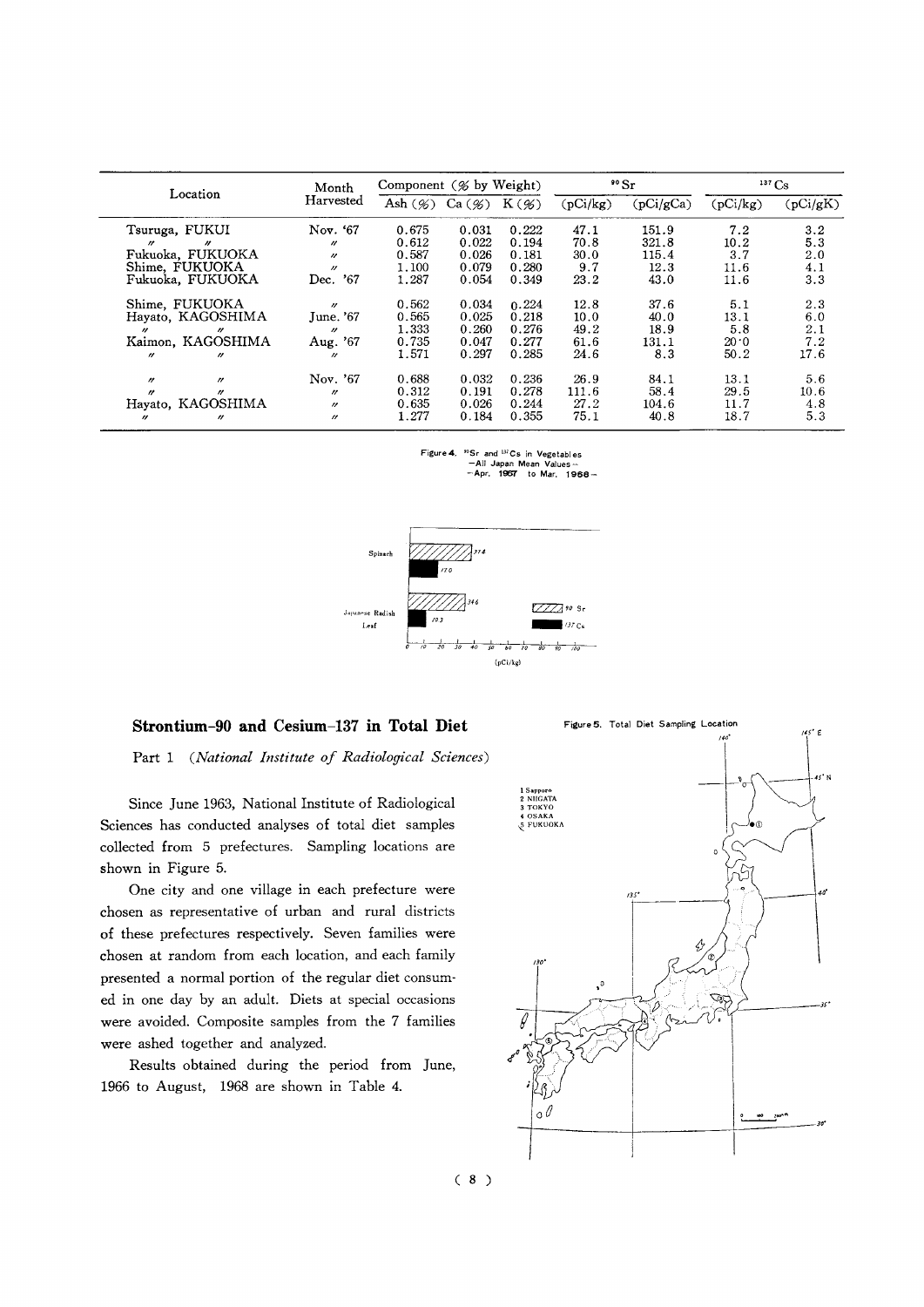#### Table 4.  $^{80}$  Sr and <sup>137</sup>Cs in Total Diet - June, 1966 to Aug., 1968 -

By M. Saiki, T. Ueda, Y. Suzuki, R. Nakamura and E. Kase

(National Institute of Radiological Sciences)

(Continued from Table 4, Issue No. 17 of this Publication)

|                                       |                    |                |                  | Daily Intake  |                       | 90 Sr        | $137 \text{Cs}$ |
|---------------------------------------|--------------------|----------------|------------------|---------------|-----------------------|--------------|-----------------|
| Location                              |                    | $Ca \, (mg)$   | $K$ (mg)         | $90$ Sr (pCi) | $137 \text{Cs}$ (pCi) | (pCi/gCa)    | (pCi/gK)        |
| June and Nov., 1956                   |                    |                |                  |               |                       |              |                 |
|                                       |                    |                | URBAN ADULT DIET |               |                       |              |                 |
| токуо<br>$^{\prime\prime}$            | June 66<br>Nov. 66 | 420.2<br>325.2 | 2011.3<br>1336.4 | 11.6<br>6.4   | 44.5<br>21.2          | 27.6<br>19.7 | 22.1<br>15.9    |
|                                       |                    |                | RURAL ADULT DIET |               |                       |              |                 |
| TOKYO<br>$^{\prime\prime}$            | June 66<br>Nov. 66 | 513.4<br>396.4 | 2102.1<br>1845.0 | 9.9<br>6.9    | 43.2<br>32.5          | 19.3<br>17.4 | 20.6<br>17.6    |
| June $\sim$ Aug., 1967                |                    |                | URBAN ADULT DIET |               |                       |              |                 |
|                                       |                    |                |                  |               |                       |              |                 |
| Sapporo, HOKKAIDO<br>Niigata, NIIGATA |                    | 423.4<br>657.1 | 1252.5<br>2076.7 | 9.3<br>13.6   | 30.8<br>23.6          | 22.0<br>20.7 | 24.6<br>11.4    |
| TOKYO                                 |                    | 510.0          | 1508.4           | 12.0          | 21.0                  | 23.5         | 14.0            |
| Osaka, OSAKA<br>Fukuoka, FUKUOKA      |                    | 469.2<br>412.4 | 1072.5<br>1056.0 | 7.3           | 12.4                  | 15.6         | 11.6            |
|                                       |                    |                | RURAL ADULT DIET | 6.9           | 18.9                  | 16.7         | 19.9            |
|                                       |                    |                |                  |               |                       |              |                 |
| Sapporo, HOKKAIDO<br>Niigata, NIIGATA |                    | 742.6<br>435.1 | 1696.8<br>1628.3 | 17.0<br>20.9  | 39.9<br>25.2          | 22.9<br>48.0 | 23.5<br>15.5    |
| токуо                                 |                    | 390.8          | 1764.0           | 8.0           | 21.8                  | 20.4         | 12.4            |
| Osaka, OSAKA<br>Fukuoka, FUKUOKA      |                    | 463.3<br>728.7 | 1155.8<br>877.6  | 9.3<br>8.0    | 14.5<br>16.9          | 20.1<br>11.0 | 12.5<br>19.3    |
|                                       |                    |                |                  |               |                       |              |                 |
| Sept. $\sim$ Oct., 1967               |                    |                | URBAN ADULT DIET |               |                       |              |                 |
| Sapporo, HOKKAIDO                     |                    | 408.6          | 1785.0           | 5.3           | 18.8                  | 12.9         | 10.5            |
| Niigata, NIIGATA                      |                    | 529.1          | 2288.0           | 4.8           | 27.7                  | 9.1          | 12.1            |
| токуо<br>Osaka, OSAKA                 |                    | 452.1<br>258.0 | 1470.0<br>1286.0 | 6.3<br>3.7    | 16.7<br>17.4          | 13.9<br>14.3 | 11.3<br>13.6    |
| Fukuoka, FUKUOKA                      |                    | 535.6          | 1816.8           | 3.3           | 15.6                  | 6.2          | 8.6             |
|                                       |                    |                | RURAL ADULT DIET |               |                       |              |                 |
| Sapporo, HOKKAIDO                     |                    | 541.1          | 2430.0           | 5.4           | 35.9                  | 10.0         | 14.8            |
| Niigata, NIIGATA<br>токуо             |                    | 507.6          | 2301.4           | 8.4           | 30.9                  | 16.5         | 13.1            |
| Osaka, OSAKA                          |                    | 385.1<br>280.0 | 1639.0<br>1790.9 | 7.5<br>4.1    | 17.3<br>14.9          | 19.5<br>14.7 | 10.6<br>8.3     |
| Fukuoka, FUKUOKA                      |                    | 435.9          | 1464.1           | 3.8           | 19.1                  | 8.8          | 13.1            |
| Feb. $\sim$ Mar., 1968                |                    |                | URBAN ADULT DIET |               |                       |              |                 |
|                                       |                    |                |                  |               |                       |              |                 |
| Sapporo, HOKKAIDO<br>Niigata, NIIGATA |                    | 479.4<br>625.7 | 1933.5<br>2240.1 | 7.5<br>9.0    | 16.0<br>10.0          | 15.6<br>14.2 | 8.3<br>4.5      |
| токуо                                 |                    | 420.5          | 1846.0           | 3.7           | 14.0                  | 8.8          | 7.6             |
| Osaka, OSAKA<br>Fukuoka, FUKUOKA      |                    | 450.0<br>450.9 | 1424.9<br>1200.0 | 6.9<br>5.0    | 11.0<br>12.0          | 15.4<br>11.0 | 7.7<br>10.0     |
|                                       |                    |                | RURAL ADULT DIET |               |                       |              |                 |
| Sapporo, HOKKAIDO                     |                    | 587.5          |                  |               |                       |              |                 |
| Niigata, NIIGATA                      |                    | 412.4          | 1954.2<br>2082.5 | 9.3<br>19.5   | 24.5<br>11.8          | 15.8<br>47.3 | 12.5<br>5.7     |
| токуо                                 |                    | 392.6          | 1353.0           | 4.4           | 15.9                  | 11.2         | 11.8            |
| Osaka, OSAKA<br>Fukuoka, FUKUOKA      |                    | 269.2<br>487.1 | 1418.4<br>1402.9 | 4.3<br>6.0    | 14.7<br>12.8          | 15.8<br>12.3 | 10.4<br>9.1     |
| June $\sim$ Aug., 1968                |                    |                |                  |               |                       |              |                 |
|                                       |                    |                | URBAN ADULT DIET |               |                       |              |                 |
| Sapporo, HOKKAIDO                     |                    | 387.9          | 1539.0           | 9.1           | 30.8                  | 23.5         | 20.0            |
| Niigata, NIIGATA<br>Osaka, OSAKA      |                    | 304.9<br>481.0 | 1521.1<br>1256.0 | 7.6<br>11.2   | 16.9<br>17.6          | 24.9<br>23.3 | 11.1<br>14.0    |
| Fukuoka, FUKUOKA                      |                    | 406.4          | 1212.0           | 13.0          | 16.3                  | 32.0         | 13.4            |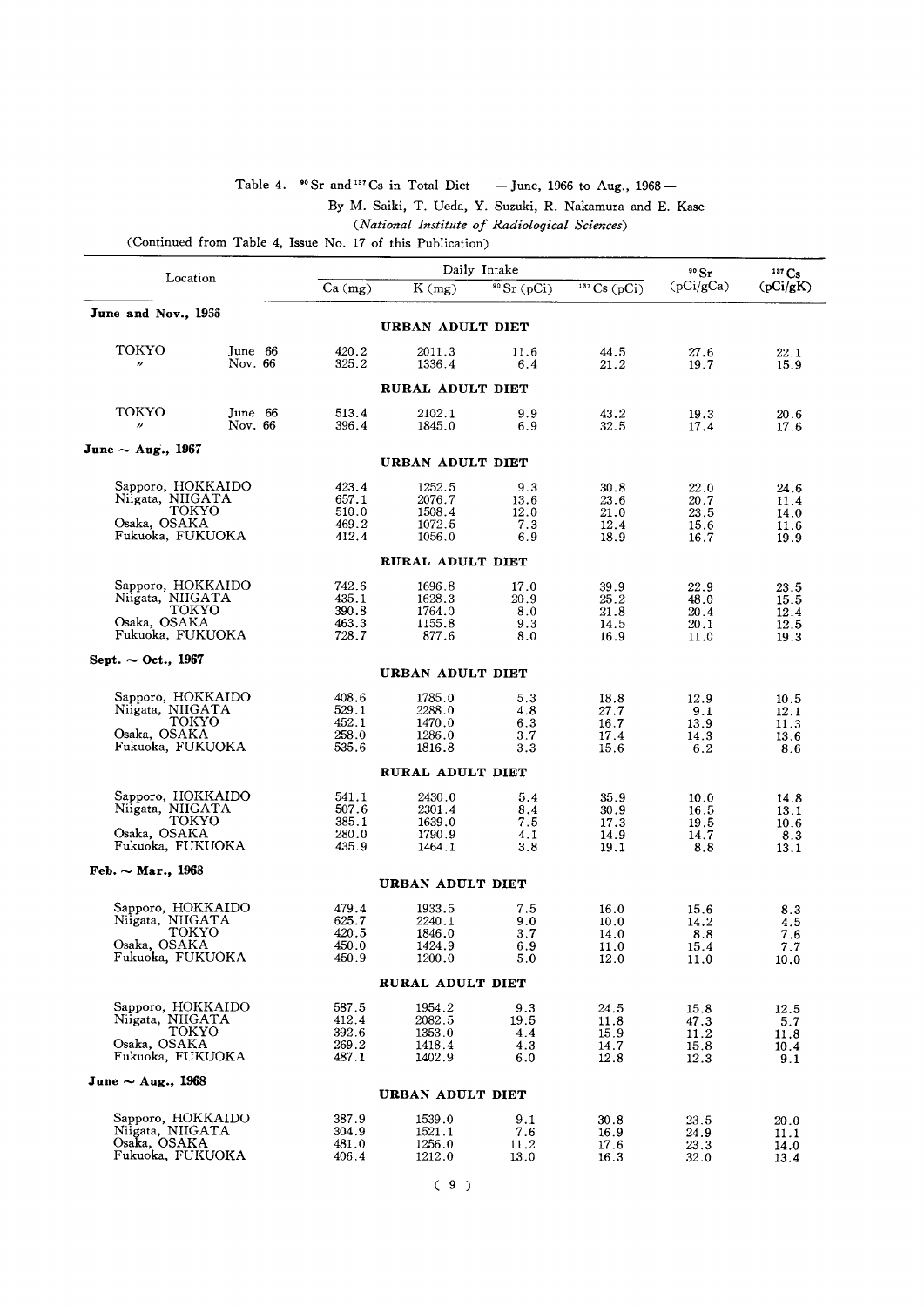|                                                                           |                                  | Daily Intake                         |                            |                              |                              |                              |  |  |
|---------------------------------------------------------------------------|----------------------------------|--------------------------------------|----------------------------|------------------------------|------------------------------|------------------------------|--|--|
| Location                                                                  | $Ca$ (mg)                        | $K$ (mg)                             | $90$ Sr (pCi)              | $137 \text{Cs}$ (pCi)        | (pCi/gCa)                    | (pCi/gK)                     |  |  |
|                                                                           |                                  | RURAL ADULT DIET                     |                            |                              |                              |                              |  |  |
| Sapporo, HOKKAIDO<br>Niigata, NIIGATA<br>Osaka, OSAKA<br>Fukuoka, FUKUOKA | 490.0<br>375.6<br>338.8<br>925.9 | 2038.8<br>1259.1<br>1680.0<br>1291.5 | 9.8<br>22.2<br>5.6<br>14.7 | 28.0<br>20.9<br>17.6<br>16.8 | 20.0<br>59.1<br>16.5<br>15.9 | 13.7<br>16.6<br>10.5<br>13.0 |  |  |

Part 2. (Japan Analytical Chemistry Research Institute)

Since June 1963, the Japan Analytical Chemistry Research Institute has conducted analyses of total diet samples from the 19 prefectures shown in Figure 6.

One city and one village in each prefecture were chosen as representative of urban and rural districts of these prefectures, respectively. Ten families from each location were chosen at random, and each family presented a normal portion of the regular diet consumed in one day by an adult or a child. Diets at special occasions were avoided.

Composite samples from the 10 families were ashed together and analyzed using the method recommended by the Science and Technology Agency.

Results obtained during the period from May to December, 1967 are shown in Table 5.

Figure 7 shows the all Japan mean values of total diet.



Table 5.  $\degree$  Sr and  $\degree$  TCs in Total Diet - May to Dec., 1967 -By T. Asari, M. Chiba and M. Kuroda (Japan Analytical Chemistry Research Institute)

|                                                                                                                                      |                                                                                                               | Daily Intake                         |                                 |                                      |                                        |                                     |                                           |                                   |  |  |
|--------------------------------------------------------------------------------------------------------------------------------------|---------------------------------------------------------------------------------------------------------------|--------------------------------------|---------------------------------|--------------------------------------|----------------------------------------|-------------------------------------|-------------------------------------------|-----------------------------------|--|--|
| Location                                                                                                                             | Month                                                                                                         | Ash $(g)$                            | Ca (mg) K(g)                    |                                      | 90 Sr<br>(pCi)                         | 90 Sr<br>(pCi/gCa)                  | $137 \text{Cs}$<br>(pCi)                  | $137 \text{Cs}$<br>(pCi/gK)       |  |  |
|                                                                                                                                      |                                                                                                               |                                      | (URBAN ADULT DIET)              |                                      |                                        |                                     |                                           |                                   |  |  |
| Aomori, AOMORI<br>$^{\prime\prime}$<br>$^{\prime\prime}$<br>Sendai, MIYAGI<br>$^{\prime\prime}$<br>$^{\prime\prime}$<br>Akita, AKITA | May 1967<br>Nov. $\theta$<br>June<br>$^{\prime\prime}$<br>Nov.<br>$\overline{u}$<br>June<br>$^{\prime\prime}$ | 27.6<br>19.8<br>20.2<br>22.8<br>16.2 | 844<br>861<br>495<br>549<br>582 | 2.28<br>1.25<br>1.63<br>1.75<br>1.33 | 18.30<br>6.35<br>7.80<br>7.77<br>19.66 | 21.7<br>7.4<br>15.8<br>14.2<br>33.8 | 30.59<br>11.95<br>11.71<br>14.17<br>17.06 | 13.4<br>9.6<br>7.2<br>8.1<br>12.8 |  |  |
| $^{\prime\prime}$<br>$^{\prime\prime}$<br>Mito, IBARAKI<br>$^{\prime\prime}$<br>$^{\prime\prime}$                                    | Nov.<br>$^{\prime}$<br>May<br>$^{\prime\prime}$<br>Nov.<br>$^{\prime\prime}$                                  | 17.4<br>20.0<br>19.6                 | 494<br>560<br>480               | 1.17<br>1.32<br>1.72                 | 12.76<br>10.91<br>7.97                 | 25.8<br>19.5<br>16.6                | 9.86<br>15.71<br>13.78                    | 8.4<br>11.9<br>8.0                |  |  |

(Continued from Table 5, Issue No. 17 of this Publication)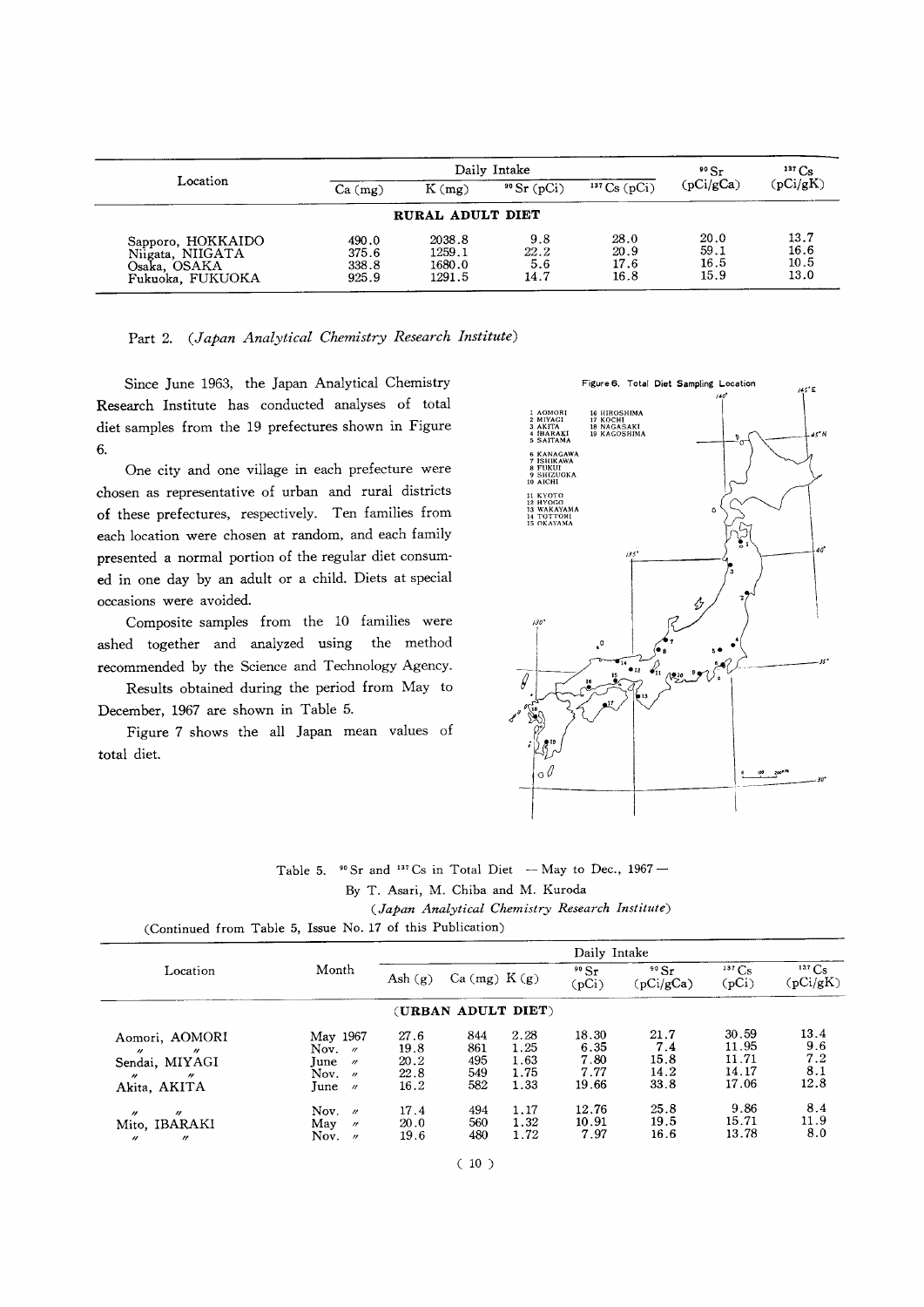|                                                                                                                                                                                  |                                                                                                                                                     |                                          |                                 |                                      | Daily Intake                            |                                      |                                           |                                    |  |  |
|----------------------------------------------------------------------------------------------------------------------------------------------------------------------------------|-----------------------------------------------------------------------------------------------------------------------------------------------------|------------------------------------------|---------------------------------|--------------------------------------|-----------------------------------------|--------------------------------------|-------------------------------------------|------------------------------------|--|--|
| Location                                                                                                                                                                         | Month                                                                                                                                               | Ash $(g)$                                | Ca (mg) K(g)                    |                                      | 90 Sr<br>(pCi)                          | $\overline{^{90}Sr}$<br>(pCi/gCa)    | $137 \text{Cs}$<br>(pCi)                  | $137 \text{Cs}$<br>(pCi/gK)        |  |  |
| Yamato, KANAGAWA<br>$^{\prime\prime}$<br>Ohmiya, SAITAMA<br>Atami, SHIZUOKA                                                                                                      | May 1967<br>Nov. $\nu$<br>May<br>$^{\prime\prime}$<br>Nov. $\nu$<br>$^{\prime\prime}$<br>$^{\prime\prime}$                                          | 19.2<br>23.6<br>17.8<br>16.9<br>12.4     | 618<br>408<br>570<br>652<br>305 | 2.28<br>1.78<br>1.75<br>1.53<br>1.66 | 9.40<br>7.92<br>5.15<br>7.32<br>7.98    | 15.2<br>19.4<br>9.0<br>11.2<br>26.2  | 21.50<br>18.09<br>19.51<br>14.65<br>9.69  | 9.4<br>10.2<br>11.2<br>9.6<br>5.8  |  |  |
| Kanazawa, ISHIKAWA<br>Kariya, AICHI<br>Fukui, FUKUI                                                                                                                              | May<br>$^{\prime\prime}$<br>Nov. $\nu$<br>June $\nu$<br>Nov. $\nu$<br>May $\alpha$                                                                  | 23.6<br>24.0<br>16.6<br>15.5<br>13.6     | 449<br>619<br>370<br>491<br>723 | 1.73<br>1.47<br>1.68<br>1.34<br>1.32 | 7.78<br>5.30<br>5.84<br>7.91<br>7.07    | 17.3<br>8.6<br>15.8<br>16.1<br>9.8   | 14.46<br>12.72<br>11.17<br>10.13<br>11.27 | 8.4<br>8.7<br>6.7<br>7.6<br>8.5    |  |  |
| $^{\prime\prime}$<br>$^{\prime\prime}$<br>Kyoto, KYOTO<br>$\boldsymbol{\theta}$ and $\boldsymbol{\theta}$<br>$^{\prime\prime}$<br>Wakayama, WAKAYAMA<br>$^{\prime\prime}$        | Dec.<br>$^{\prime\prime}$<br>$May \t$<br>Nov. "<br>June $\nu$<br>Dec. $\nu$                                                                         | 18.6<br>17.2<br>32.0<br>8.8<br>10.5      | 536<br>432<br>966<br>335<br>516 | 1.89<br>1.75<br>2.82<br>0.64<br>0.74 | 11.58<br>7.03<br>11.31<br>3.10<br>3.64  | 21.6<br>16.3<br>11.7<br>9.3<br>7.1   | 15.44<br>29.05<br>21.01<br>5.27<br>6.63   | 8.2<br>16.6<br>7.5<br>8.2<br>9.0   |  |  |
| Kakogawa, HYOGO<br>Okayama OKAYAMA<br>Tottori, TOTTORI                                                                                                                           | June $\nu$<br>Nov. $\nu$<br>May<br>$^{\prime\prime}$<br>Nov. $\nu$<br>May<br>$^{\prime\prime}$                                                      | 19.4<br>19.1<br>15.0<br>20.8<br>22.4     | 556<br>426<br>159<br>383<br>625 | 1.18<br>1.09<br>1.16<br>1.56<br>2.00 | 6.16<br>6.36<br>4.92<br>5.59<br>14.82   | 11.0<br>14.9<br>30.9<br>14.6<br>23.8 | 9.44<br>11.46<br>8.30<br>8.53<br>18.57    | 8.0<br>10.5<br>7.2<br>5.5<br>9.3   |  |  |
| $^{\prime\prime}$<br>Hiroshima, HIROSHIMA<br>$^{\prime\prime}$<br>Kochi, KOCHI<br>$^{\prime\prime}$                                                                              | Nov. $\nu$<br>$May \nu$<br>Nov. $\nu$<br>May<br>$^{\prime\prime}$<br>Nov. $\theta$                                                                  | 26.1<br>10.0<br>15.7<br>15.4<br>16.3     | 681<br>294<br>386<br>379<br>381 | 2.01<br>1.15<br>1.29<br>1.37<br>1.41 | 10.62<br>5.95<br>7.74<br>9.35<br>11.62  | 15.6<br>20.2<br>20.1<br>24.7<br>30.5 | 21.23<br>9.96<br>15.44<br>10.66<br>12.22  | 10.6<br>8.7<br>12.0<br>7.8<br>8.7  |  |  |
| Nagasaki, NAGASAKI<br>Kagoshima, KAGOSHIMA<br>$^{\prime\prime}$<br>$^{\prime\prime}$                                                                                             | $May \nu$<br>Nov. $\nu$<br>July $\prime\prime$<br>Nov. $\nu$                                                                                        | 20.6<br>23.6<br>16.2<br>23.5             | 514<br>595<br>338<br>564        | 1.80<br>1.46<br>1.55<br>1.66         | 9.93<br>11.35<br>7.99<br>20.69          | 19.3<br>19.1<br>23.6<br>36.7         | 18.79<br>14.55<br>3.50<br>19.03           | 10.4<br>10.0<br>8.7<br>11.5        |  |  |
|                                                                                                                                                                                  |                                                                                                                                                     |                                          | (RURAL ADULT DIET)              |                                      |                                         |                                      |                                           |                                    |  |  |
| Aomori, AOMORI<br>$^{\prime\prime}$<br>$^{\prime\prime}$<br>Natori, MIYAGI<br>Yuwa, AKITA                                                                                        | May 1967<br>Nov. $\nu$<br>June $\nu$<br>Nov. $\nu$<br>June $\nu$                                                                                    | 18.6<br>15.4<br>17.0<br>21.6<br>24.8     | 555<br>647<br>486<br>449<br>888 | 1.39<br>1.59<br>1.33<br>1.75<br>1.61 | 9.99<br>10.98<br>5.53<br>7.62<br>20.70  | 18.0<br>17.0<br>11.4<br>17.0<br>23.3 | 24.18<br>16.01<br>12.28<br>15.79<br>18.17 | 17.4<br>10.1<br>9.2<br>9.0<br>11.3 |  |  |
| $^{\prime\prime}$<br>Tokai, IBARAKI<br>Isehara, KANAGAWA<br>$\boldsymbol{\mu}$<br>$^{\prime\prime}$                                                                              | Nov. $\nu$<br>May<br>$^{\prime\prime}$<br>Nov. $\nu$<br>May<br>$^{\prime\prime}$<br>Dec.<br>$^{\prime\prime}$                                       | $20.0\,$<br>23.0<br>20.1<br>31.4<br>21.2 | 542<br>527<br>482<br>688<br>522 | 1.45<br>1.86<br>1.73<br>2.68<br>1.69 | 16.89<br>9.93<br>8.49<br>12.67<br>6.34  | 31.2<br>18.9<br>17.6<br>18.4<br>12.1 | 20.53<br>16.62<br>12.33<br>37.44<br>19.29 | 14.2<br>8.9<br>7.1<br>14.0<br>11.4 |  |  |
| Niiza, SAITAMA<br>$^{\prime\prime}$<br>Kakegawa, SHIZUOKA<br>$\mathbf{w}$<br>$^{\prime\prime}$<br>Matsuto, ISHIKAWA                                                              | $May \t m$<br>Nov. $\theta$<br>$\prime\prime$<br>$^{\prime\prime}$<br>$^{\prime\prime}$<br>$\boldsymbol{\prime}$<br>May<br>$\overline{\phantom{a}}$ | 19.8<br>17.2<br>12.2<br>13.0<br>13.0     | 656<br>808<br>196<br>647<br>271 | 1.56<br>1.51<br>0.80<br>1.31<br>1.13 | 12.50<br>6.11<br>4.38<br>7.08<br>7.77   | 19.0<br>7.6<br>22.3<br>10.9<br>28.7  | 15.44<br>13.47<br>4.43<br>5.13<br>12.25   | 9.9<br>8.9<br>5.5<br>3.9<br>10.8   |  |  |
| $^{\prime\prime}$<br>$^{\prime\prime}$<br>Nishio, AICHI<br>$^{\prime\prime}$<br>$\overline{\mathscr{U}}$<br>Kanazu, FUKUI<br>$^{\prime\prime}$<br>$^{\prime\prime}$              | Nov. $\nu$<br>June $\nu$<br>Nov. $\nu$<br>May<br>$\prime\prime$<br>Dec. $\theta$                                                                    | 15.1<br>14.4<br>22.7<br>13.2<br>16.2     | 284<br>491<br>440<br>301<br>337 | 1.02<br>1.61<br>1.94<br>1.91<br>1.65 | 14.36<br>5.09<br>6.51<br>12.85<br>22.43 | 50.6<br>10.4<br>14.8<br>42.7<br>66.6 | 9.36<br>10.51<br>13.17<br>8.97<br>9.85    | 9.2<br>6.5<br>6.8<br>9.9<br>6.0    |  |  |
| Miyama, KYOTO<br>$^{\prime\prime}$<br>$^{\prime\prime}$<br>Hidaka, WAKAYAMA<br>$\boldsymbol{\theta}$ and the set of $\boldsymbol{\theta}$<br>$\overline{\mu}$<br>Kakogawa, HYOGO | May<br>$^{\prime\prime}$<br>Nov. $\nu$<br>June $\nu$<br>Nov. $\nu$<br>June $\nu$                                                                    | 27.6<br>24.0<br>9.4<br>13.4<br>11.2      | 654<br>624<br>463<br>728<br>503 | 2.06<br>2.27<br>1.00<br>1.33<br>1.18 | 28.08<br>17.92<br>1.78<br>9.67<br>7.14  | 43.0<br>28.7<br>3.8<br>13.3<br>14.2  | 24.47<br>13.68<br>6.54<br>7.03<br>19.15   | 11.9<br>6.0<br>6.5<br>5.3<br>16.2  |  |  |
| $\prime\prime$<br>$^{\prime\prime}$<br>Tsudaka, OKAYAMA<br>$^{\prime\prime}$<br>Fukube, TOTTORI<br>$^{\prime\prime}$<br>$^{\prime\prime}$                                        | Nov. $\nu$<br>May $\nu$<br>Nov. $\alpha$<br>May<br>$^{\prime\prime}$<br>Nov. $\theta$                                                               | 15.1<br>12.4<br>13.8<br>19.2<br>20.8     | 489<br>211<br>454<br>763<br>522 | 1.24<br>1.10<br>1.15<br>1.84<br>1.32 | 6.53<br>4.26<br>9.31<br>9.9<br>13.79    | 13.4<br>20.2<br>20.5<br>12.0<br>26.4 | 19.28<br>8.88<br>11.18<br>15.55<br>13.38  | 9.9<br>8.1<br>9.7<br>8.5<br>10.1   |  |  |
| Shiwa, HIROSHIMA                                                                                                                                                                 | June $\nu$                                                                                                                                          | 18.0                                     | 500                             | 1.55                                 | 14.33                                   | 28.7                                 | 9.42                                      | 6.1                                |  |  |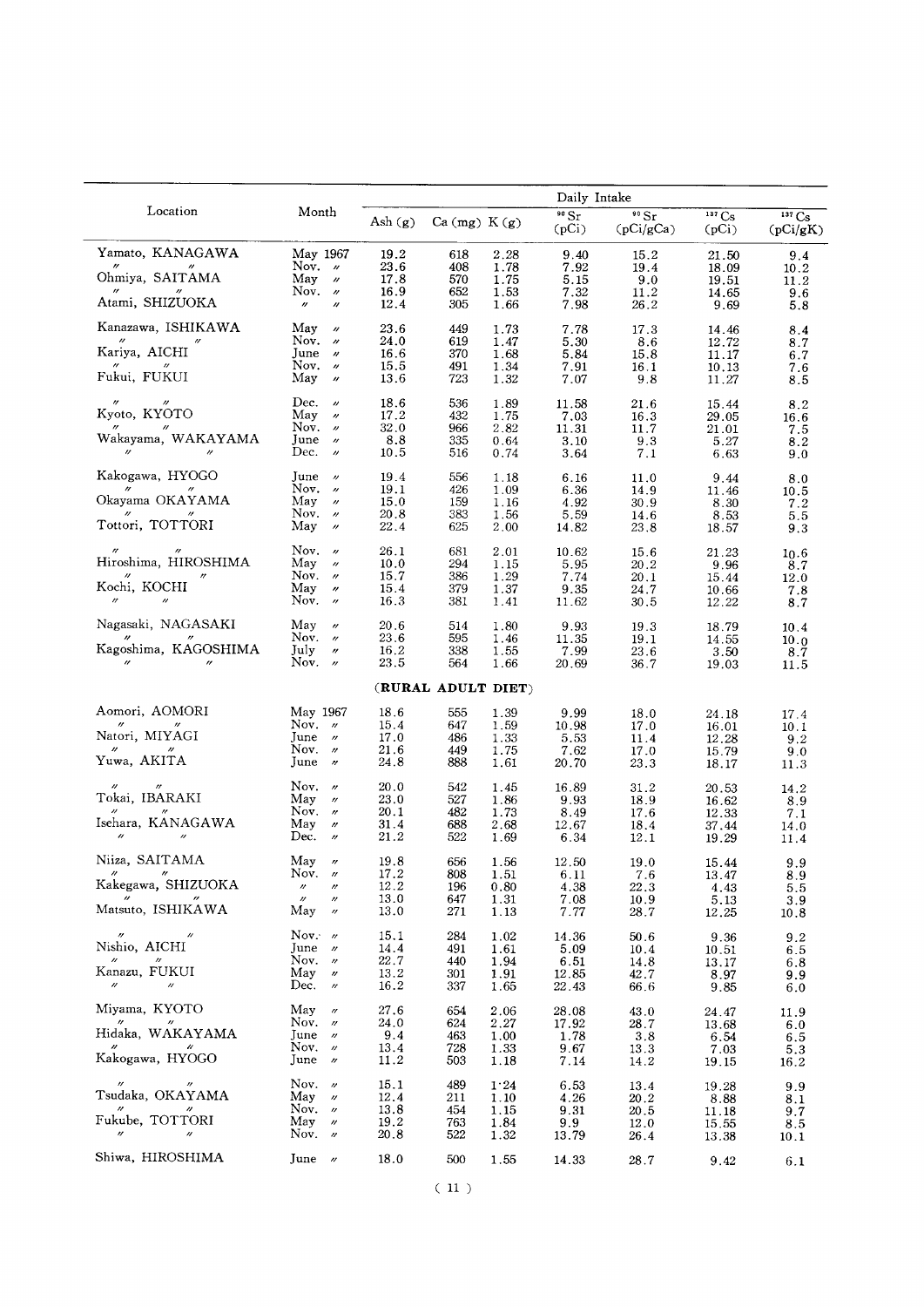|                                                                                                        |                                                                                                                                                          |                                      |                                  |                                      | Daily Intake                            |                                      |                                          |                                           |
|--------------------------------------------------------------------------------------------------------|----------------------------------------------------------------------------------------------------------------------------------------------------------|--------------------------------------|----------------------------------|--------------------------------------|-----------------------------------------|--------------------------------------|------------------------------------------|-------------------------------------------|
| Location                                                                                               | Month                                                                                                                                                    | Ash $(g)$                            | Ca (mg) K(g)                     |                                      | 90 Sr<br>(pCi)                          | 90 Sr<br>(pCi/gCa)                   | $\overline{137}$ Cs<br>(pCi)             | $\overline{137}$ Cs<br>(pCi/gK)           |
| Shiwa, HIROSHIMA<br>Haruno, KOCHI                                                                      | Nov. 1967<br>May $\nu$                                                                                                                                   | 27.5<br>16.0                         | 1006<br>413                      | 3.09<br>2.14                         | 21.47<br>7.39                           | 21.3<br>17.9<br>33.1                 | 24.93<br>12.41<br>11.37                  | 4.8<br>5.8<br>8.1                         |
| Tokitsu, NAGASAKI<br>$\boldsymbol{\prime\prime}$<br>$\boldsymbol{''}$                                  | Nov. $\nu$<br>May $\nu$<br>Nov. $\nu$                                                                                                                    | 16.4<br>$21.2\,$<br>23.7             | 403<br>463<br>751                | 1.40<br>1.63<br>1.41                 | 13.32<br>6.98<br>6.36                   | 15.1<br>8.5                          | 15.74<br>15.33                           | 9.7<br>10.9                               |
| Ohsumi, KAGOSHIMA<br>$^{\prime\prime}$<br>$^{\prime\prime}$                                            | May<br>$\boldsymbol{\prime\prime}$<br>Nov. $\nu$                                                                                                         | 16.4<br>14.6                         | 463<br>378                       | 1.12<br>1.05                         | 7.29<br>10.26                           | 15.7<br>27.1                         | 15.67<br>15.04                           | 14.0<br>14.3                              |
|                                                                                                        |                                                                                                                                                          |                                      | (RURAL CHILD DIET)               |                                      |                                         |                                      |                                          |                                           |
| Aomori, AOMORI<br>$^{\prime\prime}$<br>$\prime\prime$<br>Natori, MIYAGI<br>Yuwa, AKITA                 | May 1967<br>Nov. $\nu$<br>June $\nu$<br>Nov. $\nu$<br>June $\nu$                                                                                         | 12.6<br>8.4<br>11.0<br>15.8<br>12.0  | 318<br>381<br>319<br>354<br>286  | 1.09<br>0.80<br>0.96<br>1.47<br>0.71 | 10.06<br>6.09<br>3.23<br>5.17<br>10.62  | 31.6<br>16.0<br>10.1<br>14.6<br>37.2 | 14.99<br>7.08<br>6.73<br>15.69<br>5.76   | 13.8<br>8.9<br>7.0<br>10.7<br>8.1         |
| $^{\prime\prime}$<br>$^{\prime\prime}$<br>Tokai, IBARAGI<br>Isehara, KANAGAWA<br>$\boldsymbol{\prime}$ | Nov. $\alpha$<br>May<br>$^{\prime\prime}$<br>Nov. $\nu$<br>May<br>$^{\prime\prime}$<br>Dec.<br>$^{\prime\prime}$                                         | 9.1<br>14.6<br>14.7<br>12.2<br>12.0  | 376<br>717<br>495<br>397<br>410  | 0.85<br>1.28<br>1.45<br>1.36<br>1.19 | 11.67<br>5.99<br>6.72<br>5.46<br>3.92   | 31.0<br>8.4<br>13.6<br>13.8<br>9.6   | 6.85<br>15.69<br>11.17<br>16.52<br>14.12 | 8.1<br>12.3<br>7.7<br>12.2<br>11.9        |
| Niiza, SAITAMA<br>Kakogawa, SHIZUOKA<br>Matsuto, ISHIKAWA                                              | May<br>$\boldsymbol{\prime\prime}$<br>Nov. $\prime\prime$<br>$\theta$<br>$^{\prime\prime}$<br>$\overline{\phantom{a}}$<br>$^{\prime\prime}$<br>May $\nu$ | 14.2<br>14.0<br>3.0<br>9.0<br>10.4   | 650<br>591<br>142<br>615<br>291  | 1.14<br>1.42<br>1.07<br>0.70<br>0.95 | 6.05<br>6.71<br>16.20<br>4.95<br>7.73   | 9.3<br>11.4<br>114.1<br>8.0<br>26.6  | 9.79<br>12.50<br>4.20<br>4.21<br>9.41    | 8.6<br>8.8<br>3.9<br>6.0<br>9.9           |
| Nishio, AICHI<br>Sakai, FUKUI<br>$^{\prime\prime}$                                                     | Nov. $\theta$<br>$June \t$<br>Nov.<br>$^{\prime\prime}$<br>May<br>$^{\prime\prime}$<br>Dec.<br>$^{\prime\prime}$                                         | 7.2<br>8.0<br>23.2<br>6.6<br>10.4    | 210<br>261<br>490<br>160<br>291  | 0.52<br>0.82<br>2.48<br>0.65<br>1.14 | 6.49<br>2.37<br>13.54<br>12.19<br>12.67 | 30.9<br>9.1<br>27.6<br>76.2<br>43.5  | 4.80<br>5.74<br>14.46<br>4.78<br>6.06    | 9.2<br>7.0<br>5.8<br>7.4<br>5.3           |
| Miyama, KYOTO<br>$\mathbf{v}$<br>Hidaka, WAKAYAMA<br>Kakogawa, HYOGO                                   | May<br>$\prime\prime$<br>Nov.<br>$^{\prime\prime}$<br>June $\nu$<br>Nov. $\nu$<br>June<br>$^{\prime\prime}$                                              | 16.0<br>24.5<br>11.4<br>11.8<br>9.8  | 381<br>696<br>1140<br>346<br>433 | 1.22<br>2.49<br>1.04<br>1.33<br>0.93 | 13.59<br>18.11<br>0.63<br>5.92<br>7.30  | 35.6<br>26.0<br>0.6<br>17.1<br>16.9  | 12.95<br>20.58<br>5.92<br>6.82<br>24.10  | 10.6<br>8.3<br>5.7<br>5.1<br>25.9         |
| $^{\prime\prime}$<br>Tsudaka, OKAYAMA<br>Fukube, TOTTORI<br>$\prime\prime$<br>$^{\prime\prime}$        | Nov.<br>$^{\prime\prime}$<br>May<br>$^{\prime\prime}$<br>Nov. $\nu$<br>May<br>$^{\prime\prime}$<br>Nov. $\nu$                                            | 11.8<br>5.6<br>6.0<br>10.4<br>10.0   | 293<br>99<br>212<br>534<br>980   | 1.21<br>0.75<br>0.54<br>0.90<br>0.73 | 5.64<br>2.29<br>4.25<br>7.84<br>5.90    | 19.2<br>23.1<br>20.0<br>14.7<br>6.0  | 13.33<br>6.91<br>4.42<br>10.03<br>6.13   | 11.0<br>9.2<br>8.2<br>$11 \cdot 2$<br>8.4 |
| Shiwa, HIROSHIMA<br>$^{\prime\prime}$<br>Haruno, KOCHI<br>Tokitsu, NAGASAKI                            | June<br>$\prime\prime$<br>Nov. $\nu$<br>May $\nu$<br>Nov. $\nu$<br>May<br>$^{\prime\prime}$                                                              | 15.4<br>16.9<br>11.2<br>15.5<br>12.0 | 479<br>639<br>441<br>381<br>431  | 1.19<br>1.58<br>1.32<br>1.32<br>1.17 | 6.37<br>14.06<br>6.11<br>11.33<br>5.82  | 13.3<br>22.0<br>13.8<br>29.7<br>13.5 | 8.20<br>11.94<br>6.97<br>10.64<br>10.40  | 6.9<br>7.6<br>5.3<br>8.1<br>8.9           |
| $\theta$<br>Ohsumi, KAGOSHIMA<br>$\boldsymbol{\prime\prime}$<br>$\prime\prime$                         | Nov.<br>$^{\prime\prime}$<br>May<br>$^{\prime\prime}$<br>Nov. $\nu$                                                                                      | 10.8<br>5.0<br>9.5                   | 420<br>225<br>232                | 0.81<br>0.50<br>0.79                 | 5.03<br>2.13<br>5.20                    | 12.0<br>9.5<br>22.4                  | 11.16<br>5.46<br>10.89                   | 13.8<br>10.9<br>13.8                      |

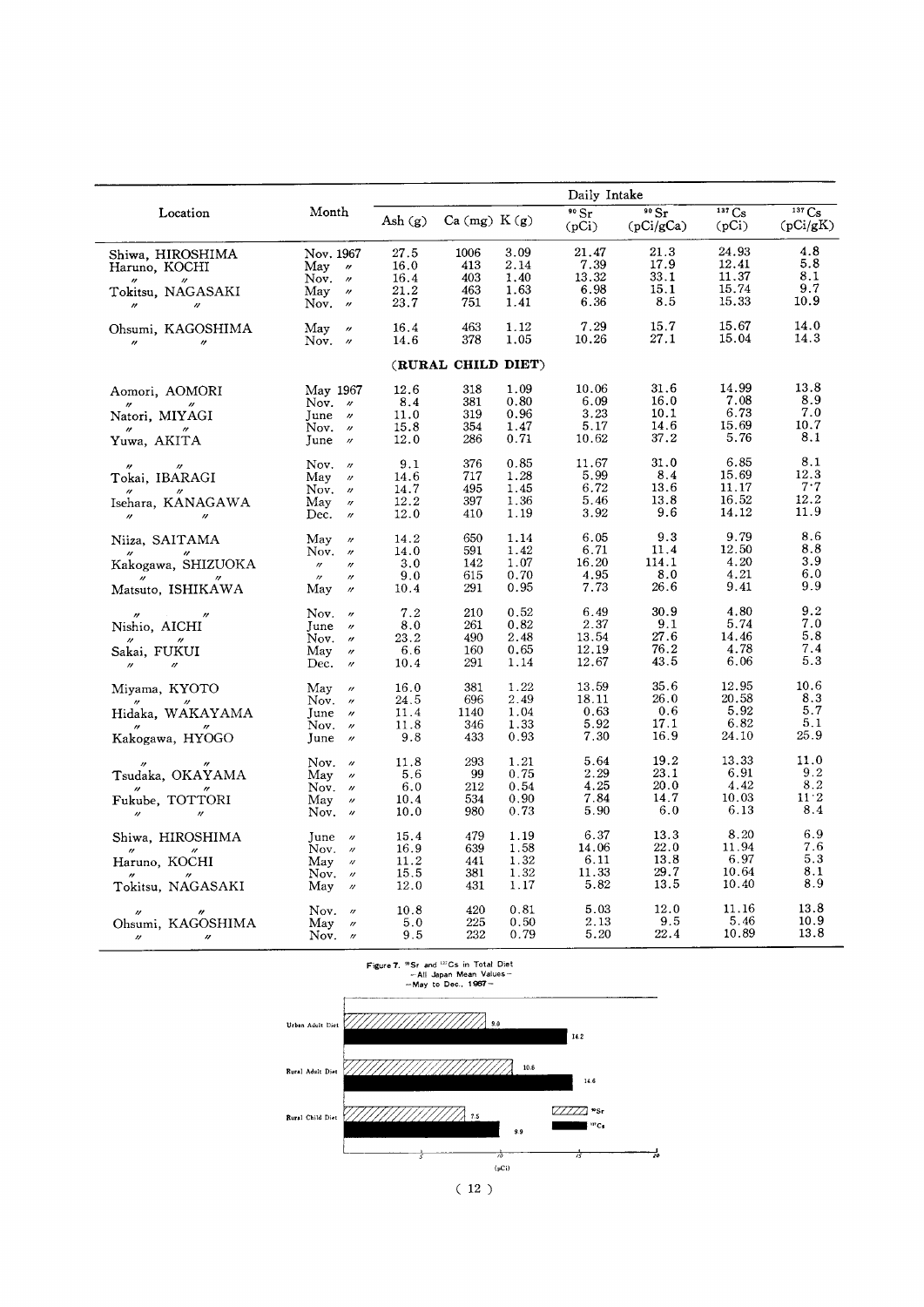#### Strontium-90 and Cesium-137 in Standard Diet

(National Institute of Radiological Sciences)

Since May 1966, National Institute of Radiological Sciences has conducted analyses of individual foodstuff samples from four prefectures (Hokkaido, Niigata, Tokyo and Kagoshima). The samplings location are shown in Figure 8.

Individual foodstuffs produced in each prefecture were collected separately according to nine categories : cereals, beans, potatos, milk, eggs, meat, fish and shellfish, leafy vegetables and root vegetables.

The standard diet, taken in this study, was based on the following diet components, indicated by Resource Council, Science and Technology Agency, in 1964 : cereals :  $422 g$ , beans :  $35 g$ , potatos :  $85 g$ , milk : 180 g, eggs : 30 g, meat : 30 g, fish and shellfish : 75 g, leafy vegetables : 144 g, root vegetables : 96 g.

Collected foodstuffs were ashed and analyzed separately.

Results obtained during the period from May, 1967 to June, 1968 are shown in Table 6.



Table 6.  $\text{ }^{90}$  Sr and  $\text{ }^{137}$ Cs in Standard Diet - May 1967 to June 1968 -By M. Saiki, T. Ueda, Y. Suzuki, R. Nakamura and E. Kase (National Instituteof Radiological Sciences) (Continued from Table 6, Issue No. 17 of this Publication)

|                    | Daily Intake/Person |                 |                              |                       |        |                          |  |  |  |
|--------------------|---------------------|-----------------|------------------------------|-----------------------|--------|--------------------------|--|--|--|
| Foodstuff Samples  | $90$ Sr (pCi)       | Ca (mg)         | <sup>90</sup> Sr $(pCi/gCa)$ | $137 \text{Cs} (pCi)$ | K(mg)  | $137 \text{Cs}$ (pCi/gK) |  |  |  |
|                    |                     | <b>HOKKAIDO</b> | $-$ July 1967 $-$            |                       |        |                          |  |  |  |
| Cereals            | 1.27                | 56              | 22.8                         | 5.7                   | 273    | 20.8                     |  |  |  |
| Beans              | 0.40                | 26              | 15.2                         | 1.8                   | 39     | 46.2                     |  |  |  |
| Potatos            | 0.33                | 6               | 54.1                         | 0.4                   | 109    | 3.7                      |  |  |  |
| Milk               | 1.51                | 169             | 8.9                          | 14.6                  | 195    | 75.3                     |  |  |  |
| Eggs               | $\ast$              | *               | $\ast$                       | $\ast$                | $\ast$ | $\star$                  |  |  |  |
| Meat               | 0.01                | 2               | 3.3                          | 1.0                   | 38     | 27.7                     |  |  |  |
| Fish and shellfish | 0.16                | 42              | 3.8                          | 1.6                   | 194    | 8.4                      |  |  |  |
| Leafy vegatables   | 0.81                | 23              | 35.4                         | 1.7                   | 217    | 7.7                      |  |  |  |
| Root Vegetables    | 0.87                | 17              | 50.3                         | 0.7                   | 148    | 4.4                      |  |  |  |
|                    |                     |                 | $HOKKAIDO - Nov. 1967 -$     |                       |        |                          |  |  |  |
| Cereals            | 1.63                | 17              | 95.9                         | 10.1                  | 178    | 56.7                     |  |  |  |
| Beans              | 0.48                | 15              | 32.0                         | 1.7                   | 118    | 14.4                     |  |  |  |
| Potatos            | 0.35                | 14              | 25.0                         | 1.5                   | 271    | 5.5                      |  |  |  |
| Milk               | 1.58                | 240             | 6.6                          | 7.5                   | 273    | 27.5                     |  |  |  |

\*; The analysis has not been carried out for this time.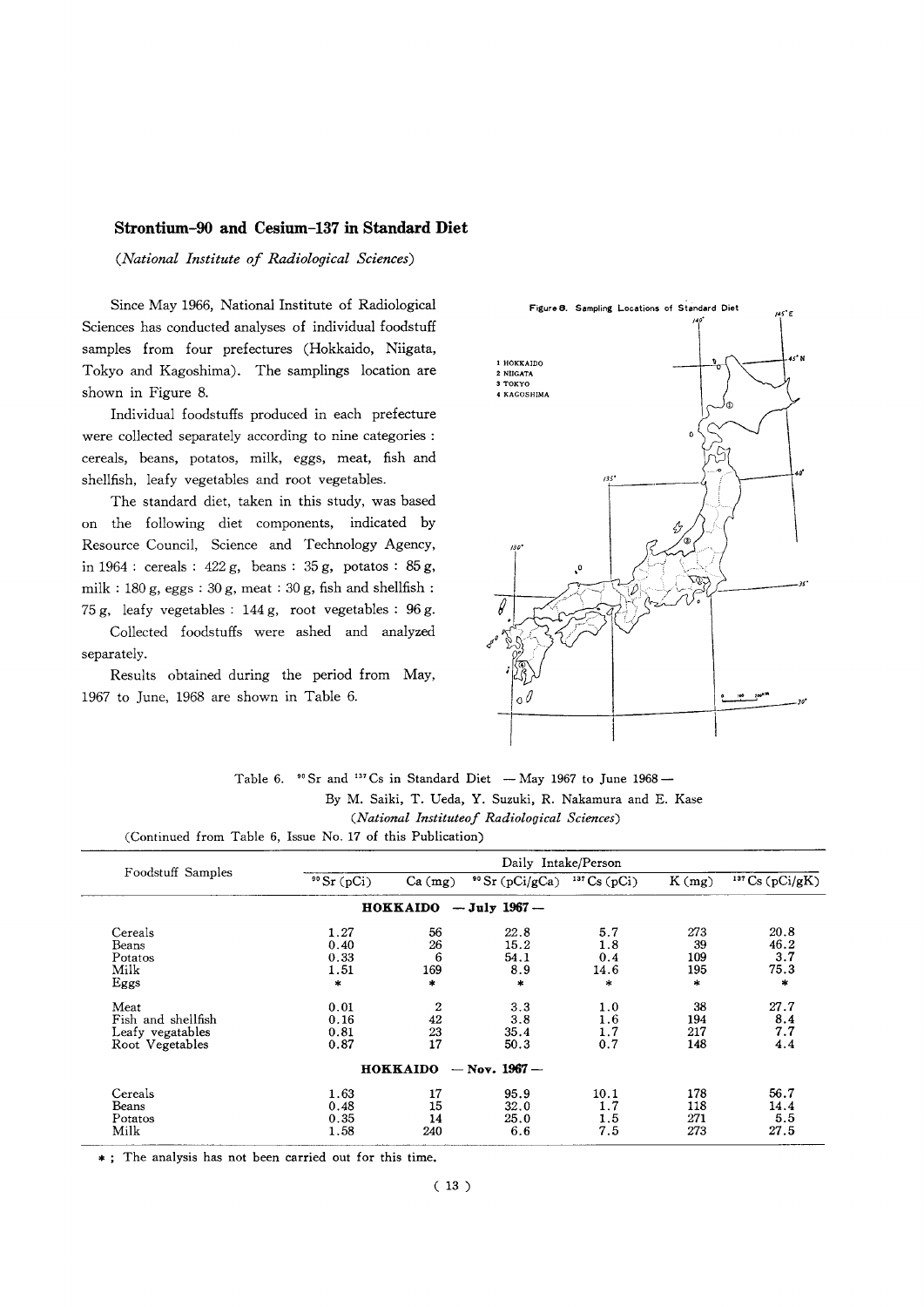|                                                                           | Daily Intake/Person                  |                                     |                                     |                                  |                                |                                    |  |  |
|---------------------------------------------------------------------------|--------------------------------------|-------------------------------------|-------------------------------------|----------------------------------|--------------------------------|------------------------------------|--|--|
| Foodstuff Samples                                                         | $\sqrt{8r(pC)}$                      | $Ca$ (mg)                           | $\sqrt[90]{\text{Sr (pCi/gCa)}}$    | $\overline{^{137}Cs}$ (pCi)      | $\overline{K(mg)}$             | $137 \text{Cs}$ (pCi/gK)           |  |  |
| Eggs<br>Meat<br>Fish and shellfish<br>Leafy vegetables<br>Root Vegetables | 0.01<br>0.03<br>0.02<br>1.43<br>4.20 | 2<br>$\mathbf{1}$<br>34<br>15<br>20 | 5.0<br>30.0<br>0.6<br>95.3<br>210.0 | 0.7<br>2.4<br>1.3<br>2.1<br>5.5  | 44<br>62<br>206<br>360<br>212  | 15.9<br>38.7<br>6.3<br>5.8<br>25.9 |  |  |
| Total                                                                     | 9.73                                 | 358                                 | $\overline{\phantom{0}}$            | 32.8                             | 1724                           |                                    |  |  |
| S.U. of Total Diet<br>C.U. of Total Diet                                  |                                      |                                     | 27.2                                |                                  | $\overline{\phantom{a}}$       | 19.0                               |  |  |
|                                                                           |                                      | HOKKAIDO                            | $-$ May 1968 $-$                    |                                  |                                |                                    |  |  |
| Cereals<br>Beans<br>Potatos<br>Milk<br>Eggs                               | 1.11<br>0.40<br>0.10<br>1.36<br>0.01 | 39<br>29<br>6<br>178<br>10          | 28.5<br>13.8<br>16.7<br>7.6<br>1.0  | 6.7<br>0.9<br>2.5<br>10.3<br>0.2 | 301<br>105<br>271<br>273<br>24 | 22.3<br>8.6<br>9.2<br>37.7<br>8.3  |  |  |
| Meat<br>Fish and shellfish<br>Leafy vegetables<br>Root vegetables         | 0.01<br>0.07<br>1.82<br>1.57         | 1<br>28<br>24<br>20                 | 10.0<br>2.5<br>75.8<br>78.5         | 1.3<br>1.2<br>1.0<br>0.7         | 51<br>203<br>280<br>174        | 25.5<br>5.9<br>3.6<br>4.0          |  |  |
| Total                                                                     | 6.45                                 | 335                                 | $\overline{\phantom{0}}$            | 24.8                             | 1682                           |                                    |  |  |
| S.U. of Total Diet<br>C.U. of Total Diet                                  | $\overline{\phantom{0}}$             |                                     | 19.3                                | $\overline{\phantom{a}}$         | $\overline{\phantom{a}}$       | 14.7                               |  |  |
|                                                                           |                                      | $NIIGATA$ - May 1967 -              |                                     |                                  |                                |                                    |  |  |
| Cereals<br>Beans<br>Potatos<br>Milk<br>Eggs                               | 1.48<br>0.34<br>0.36<br>0.92<br>0.01 | 32<br>$27\,$<br>8<br>181<br>16      | 46.1<br>12.8<br>46.2<br>5.1<br>0.6  | 12.0<br>1.5<br>0.4<br>2.3<br>0.4 | 261<br>47<br>83<br>271<br>19   | 46.2<br>31.0<br>4.8<br>8.5<br>21.6 |  |  |
| Meat<br>Fish and shellfish<br>Leafy vegetables<br>Root vegetables         | 0.02<br>0.06<br>6.89<br>4.72         | 1<br>34<br>69<br>36                 | 12.1<br>1.8<br>99.4<br>130.0        | 1.1<br>1.6<br>1.2<br>2.2         | 28<br>179<br>370<br>146        | 37.8<br>8.7<br>3.3<br>15.2         |  |  |
| Total                                                                     | 14.80                                | 404                                 |                                     | 22.7                             | 1404                           |                                    |  |  |
| S.U. of Total Diet<br>C.U. of Total Diet                                  | $\overline{\phantom{a}}$             |                                     | 36.6                                |                                  |                                | 16.2                               |  |  |
|                                                                           |                                      |                                     | NIIGATA $-$ Nov. 1967 $-$           |                                  |                                |                                    |  |  |
| Cereals<br>Beans<br>Potatos<br>Milk<br>Eggs                               | 1.76<br>0.51<br>0.36<br>0.92<br>0.01 | 29<br>34<br>5<br>164<br>17          | 60.7<br>15.0<br>72.0<br>5.6<br>0.6  | 6.7<br>2.0<br>1.6<br>6.3<br>0.2  | 344<br>199<br>298<br>305<br>41 | 19.5<br>10.1<br>5.4<br>20.7<br>4.9 |  |  |
| Meat<br>Fish and shellfish<br>Leafy vegetables<br>Root vegetables         | 0.01<br>0.02<br>1.13<br>4.16         | 3<br>150<br>7<br>16                 | 3.3<br>0.1<br>161.4<br>260.0        | 2.0<br>1.3<br>2.3<br>1.0         | 81<br>176<br>561<br>219        | 24.7<br>7.4<br>4.1<br>4.6          |  |  |
| Total                                                                     | 8.88                                 | 425                                 |                                     | 23.4                             | 2224                           |                                    |  |  |
| S.U. of Total Diet<br>C.U. of Total Diet                                  |                                      |                                     | 20.9                                |                                  | $\overline{\phantom{0}}$       | 10.5                               |  |  |
|                                                                           |                                      |                                     | NIIGATA $-May$ 1963 $-$             |                                  |                                |                                    |  |  |
| Cereals<br>Beans<br>Potatos<br>Milk<br>Eggs                               | 1.58<br>1.08<br>0.30<br>0.80<br>0.01 | 21<br>22<br>10<br>146<br>14         | 75.2<br>49.1<br>30.0<br>5.5<br>0.7  | 11.4<br>1.4<br>6.1<br>1.1<br>1.3 | 368<br>166<br>290<br>221<br>39 | 31.0<br>8.4<br>21.0<br>5.0<br>33.3 |  |  |
| Meat<br>Fish and shellfish                                                | 0.01<br>0.02                         | $\boldsymbol{2}$<br>63              | 5.0<br>0.3                          | 1.6<br>0.6                       | 52<br>116                      | 30.8<br>5.2                        |  |  |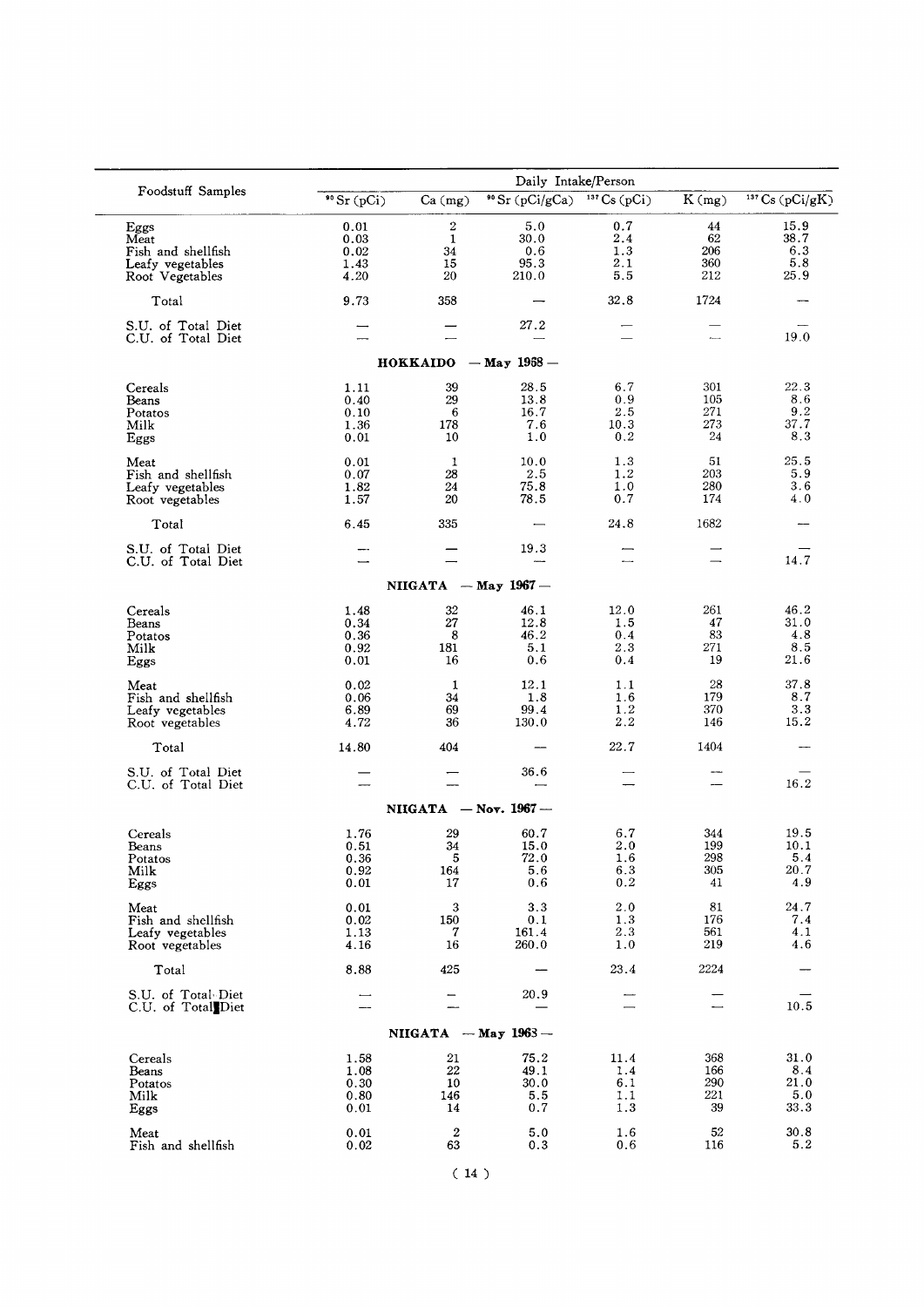|                                                                   |                                      |                                      | Daily Intake/Person                |                                  |                                |                                     |
|-------------------------------------------------------------------|--------------------------------------|--------------------------------------|------------------------------------|----------------------------------|--------------------------------|-------------------------------------|
| Foodstuff Samples                                                 | $\sqrt[90]{\text{Sr (pCi)}}$         | Ca (mg)                              | $\sqrt{90}$ Sr (pCi/gCa)           | $137 \text{Cs} (pCi)$            | K(mg)                          | $137 \text{Cs}$ (pCi/gK)            |
| Leafy vegetables<br>Root vegetables                               | 1.83<br>1.15                         | 10<br>18                             | 183.0<br>63.9                      | 1.1<br>1.0                       | 414<br>72                      | 2.7<br>13.9                         |
| Total                                                             | 6.78                                 | 306                                  |                                    | 25.6                             | 1738                           |                                     |
| S.U. of Total Diet<br>C.U. of Total Diet                          |                                      |                                      | 22.2                               | ▃                                | --                             | 14.7                                |
|                                                                   |                                      | $TOKYO$ - July 1967-                 |                                    |                                  |                                |                                     |
| Cereals<br>Beans                                                  | *<br>0.78                            | $\ast$<br>20                         | $\ast$<br>40.0                     | $\star$<br>1.1<br>1.1            | 米<br>49<br>257                 | $\ast$<br>23.5<br>4.3               |
| Potatos<br>Milk<br>Eggs                                           | 0.23<br>$\ast$<br>$\ast$             | 9<br>$\ast$<br>$\ast$                | 24.5<br>$\ast$<br>$\ast$           | $\ast$<br>$\ast$                 | $\ast$<br>*                    | $\star$<br>$\ast$                   |
| Meat<br>Fish and shellfish                                        | 0.02<br>0.09                         | $\boldsymbol{2}$<br>36               | 10.0<br>0.3                        | 1.3<br>0.4                       | 49<br>195                      | 26.2<br>1.9                         |
| Leafy vegetables<br>Root vegetables                               | 1.91<br>2.83                         | 50<br>10                             | 38.5<br>272.1                      | 1.3<br>0.4                       | 268<br>141                     | 4.9<br>2.6                          |
|                                                                   |                                      | TOKYO $-$ Dec. 1967 $-$              |                                    |                                  |                                |                                     |
| Cereals<br>Beans<br>Potatos<br>Milk<br>Eggs                       | 2.41<br>0.69<br>0.35<br>0.63<br>0.02 | 26<br>34<br>10<br>180<br>5           | 92.7<br>20.3<br>35.0<br>3.5<br>4.0 | 10.4<br>1.0<br>1.1<br>2.7<br>0.3 | 217<br>130<br>264<br>260<br>41 | 47.9<br>7.7<br>4.2<br>10.4<br>7.3   |
| Meat<br>Fish and shellfish<br>Leafy vegetables<br>Root vegetables | 0.01<br>0.01<br>1.21<br>3.32         | 1<br>37<br>50<br>24                  | 10.0<br>0.3<br>24.2<br>138.3       | 1.3<br>1.8<br>1.1<br>0.9         | 58<br>192<br>338<br>248        | 22.4<br>9.4<br>3.3<br>3.6           |
| Total                                                             | 8.65                                 | 367                                  |                                    | 20.6                             | 1748                           |                                     |
| S.U. of Total Diet<br>C.U. of Total Diet                          |                                      |                                      | 23.6                               |                                  | —                              | 11.8                                |
|                                                                   |                                      | KAGOSHIMA                            | $-$ July 1967 $-$                  |                                  |                                |                                     |
| Cereals<br>Beans<br>Potatos<br>Milk<br>Eggs                       | 0.97<br>0.29<br>0.17<br>1.10<br>0.04 | 40<br>28<br>5<br>126<br>14           | 24.1<br>10.5<br>31.5<br>8.8<br>3.2 | 7.7<br>1.2<br>0.8<br>5.6<br>0.8  | 158<br>47<br>316<br>223<br>32  | 48.9<br>26.0<br>2.6<br>25.0<br>25.0 |
| Meat<br>Fish and shellfish<br>Leafy vegetables<br>Root vegetables | 0.01<br>0.08<br>0.52<br>0.54         | 7<br>29<br>21<br>20                  | 1.7<br>2.7<br>25.0<br>27.0         | 2.3<br>1.4<br>1.5<br>3.3         | 48<br>124<br>199<br>161        | 48.1<br>11.4<br>7.6<br>20.3         |
| Total                                                             | 3.72                                 | 290                                  |                                    | $\bf 24.6$                       | 1308                           |                                     |
| S.U. of Total Diet<br>C.U. of Total Diet                          |                                      |                                      | 12.8                               |                                  |                                | 18.8                                |
|                                                                   |                                      |                                      | KAGOSHIMA $-$ Nov. 1967 –          |                                  |                                |                                     |
| Cereals<br>Beans<br>Potatos<br>Milk<br>Eggs                       | 1.67<br>0.48<br>0.58<br>1.40<br>0.02 | 24<br>40<br>$\mathbf 7$<br>164<br>15 | 69.6<br>12.0<br>82.9<br>8.5<br>1.3 | 11.4<br>1.1<br>1.3<br>4.9<br>0.3 | 229<br>119<br>216<br>254<br>43 | 49.8<br>9.2<br>6.0<br>19.3<br>7.0   |
| Meat<br>Fish and shellfish<br>Leafy vegetables<br>Root vegetables | 0.01<br>0.01<br>2.08<br>3.54         | $\boldsymbol{2}$<br>16<br>53<br>25   | 5.0<br>0.6<br>39.2<br>141.6        | 1.1<br>1.3<br>3.3<br>3.3         | 57<br>221<br>293<br>204        | 19.3<br>5.9<br>11.3<br>16.2         |
| Total<br>S.U. of Total Diet                                       | 9.79                                 | 346                                  | 28.3                               | 28.0                             | 1636                           |                                     |
| C.U. of Total Diet                                                |                                      | -                                    |                                    |                                  |                                | 17.1                                |

\*; The analysis has not been carried out for this time.